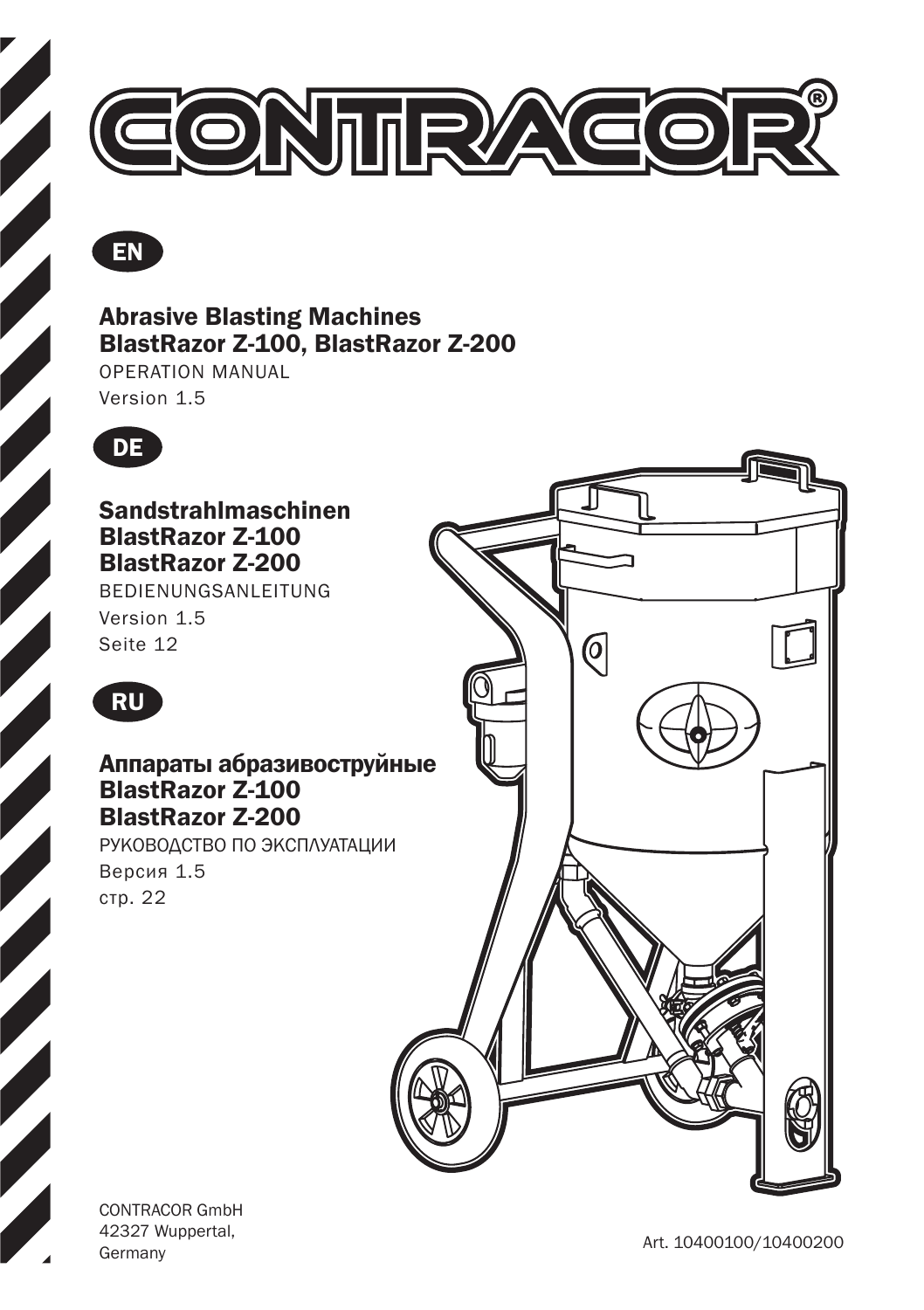## **Contents**

| 1. Safety                          | З  |
|------------------------------------|----|
| 2. General view                    |    |
| 3. Set-up, operation and shut-down | 6  |
| 4. Maintenance and Troubleshooting | 8  |
| 5. Specification                   | 10 |



READ AND FULLY UNDERSTAND THIS MANUAL BEFORE STARTING WORK.

THE FOLLOWING INFORMATION IS IMPORTANT FOR SAFETY AND HEALTH OF OPERATOR AND PERSONNEL IN VICINITY.

### **ATTENTION!**

BUYING THE MACHINE, PLEASE, REQUEST TO FILL IN THE GUARANTEE CARD CORRECTLY!

FAILURE TO PRODUCE A FILLED-IN FORM WILL MAKE YOUR GUARANTEE INVALID.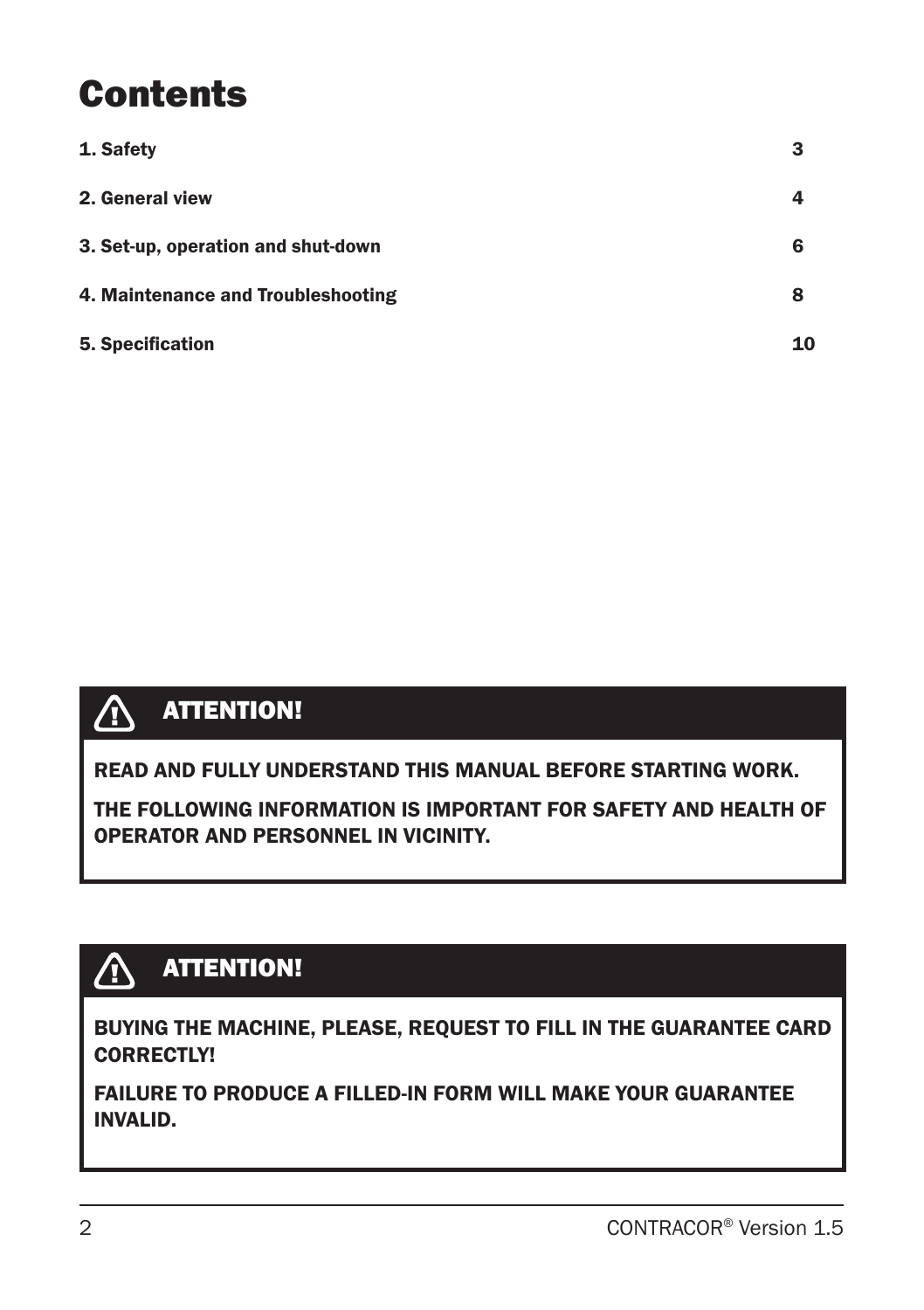# 1. Safety.

#### ATTENTION!  $\bigwedge$

SAFETY MEASURES FOR ABRASIVE BLASTING.

- 1. You must wear protective equipment: a helmet with positive air feed, breathing air filter, protection suit, leather gloves, and special footwear.
- 2. Do not use worn or damaged equipment during operation.
- 3. Point the nozzle only at the area to be cleaned.
- 4. Use only dry well-sieved abrasive materials, appropriate for abrasive blasting operations.
- 5. All personnel without protection equipment should be outside the zone of blasting operations.
- 6. Before starting abrasive blasting operations you must:
	- Ensure that hoses and fittings are not worn;
	- Fix hose couplings with wire;
	- Ensure that air is fed to the helmet;
	- Ensure that pressurizing valve is in correct position;
	- Ensure that the machine is in steady state position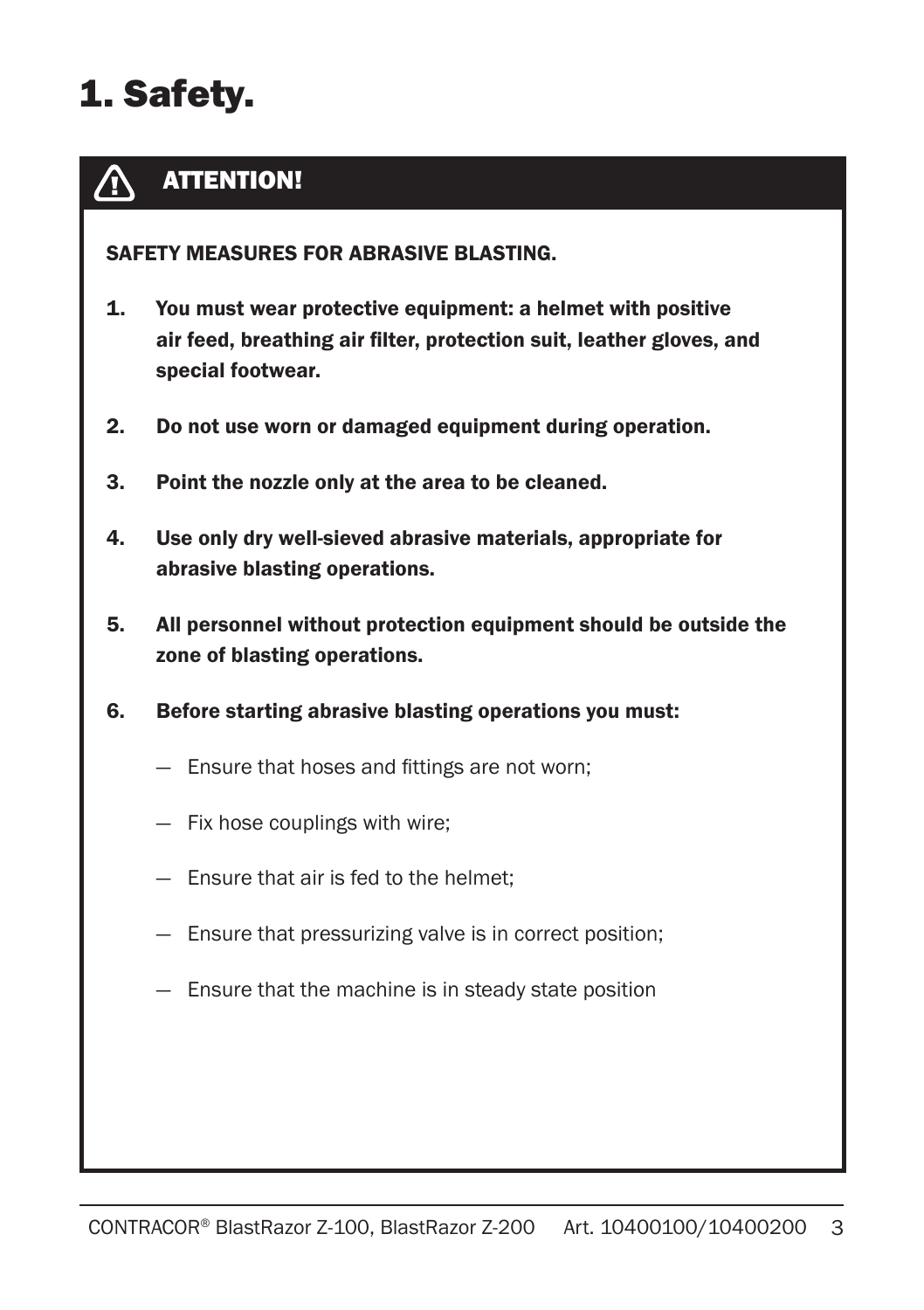# 2. General view.

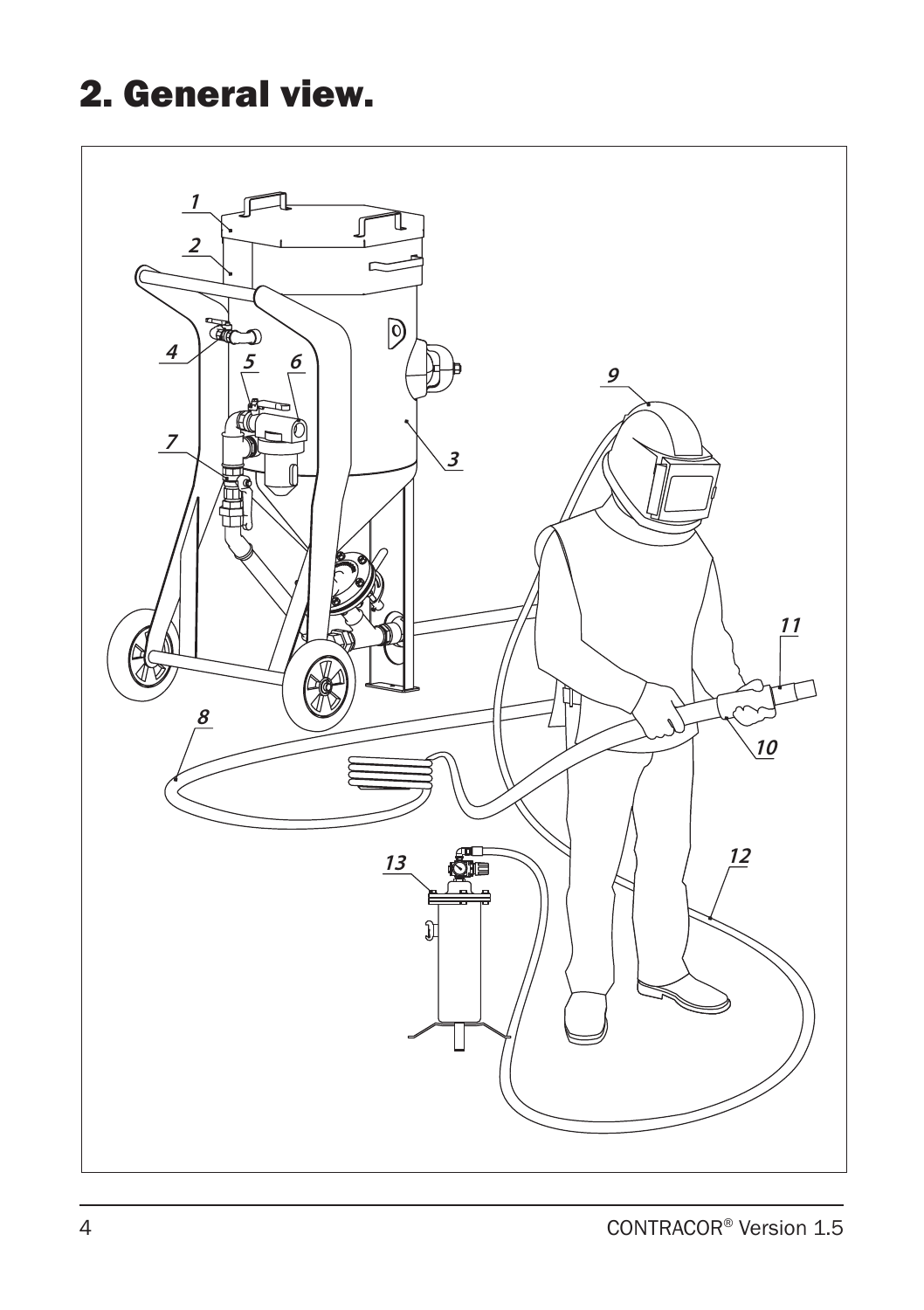*Table. 2.1.*

| <b>Article</b> | <b>Model</b>                 | Description, configuration                                                                                                          |
|----------------|------------------------------|-------------------------------------------------------------------------------------------------------------------------------------|
| 10400100       | <b>BlastRazor</b><br>$Z-100$ | Abrasive Blasting Machine, 100 I,<br>screen.<br>cover.<br>filter, oil and moisture separator CAF-3.<br>abrasive metering valve FSV. |
| 10400200       | <b>BlastRazor</b><br>$Z-200$ | Abrasive Blasting Machine, 2001,<br>screen.<br>cover,<br>filter, oil and moisture separator CAF-3.<br>abrasive metering valve FSV.  |

#### $\blacktriangleleft$  Fig. 2.1.

- $1 -$  cover
- 2 screen
- 3 machine tank
- 4 pressurizing ball valve
- 5 upper air line ball valve
- 6 moisture and oil separator
- 7 lower air line ball valve
- 8 abrasive blasting hose
- 9 Operator Helmet
- 10 nozzle holder
- $11 -$  nozzle
- 12 breathing air hose
- 13 breathing air filter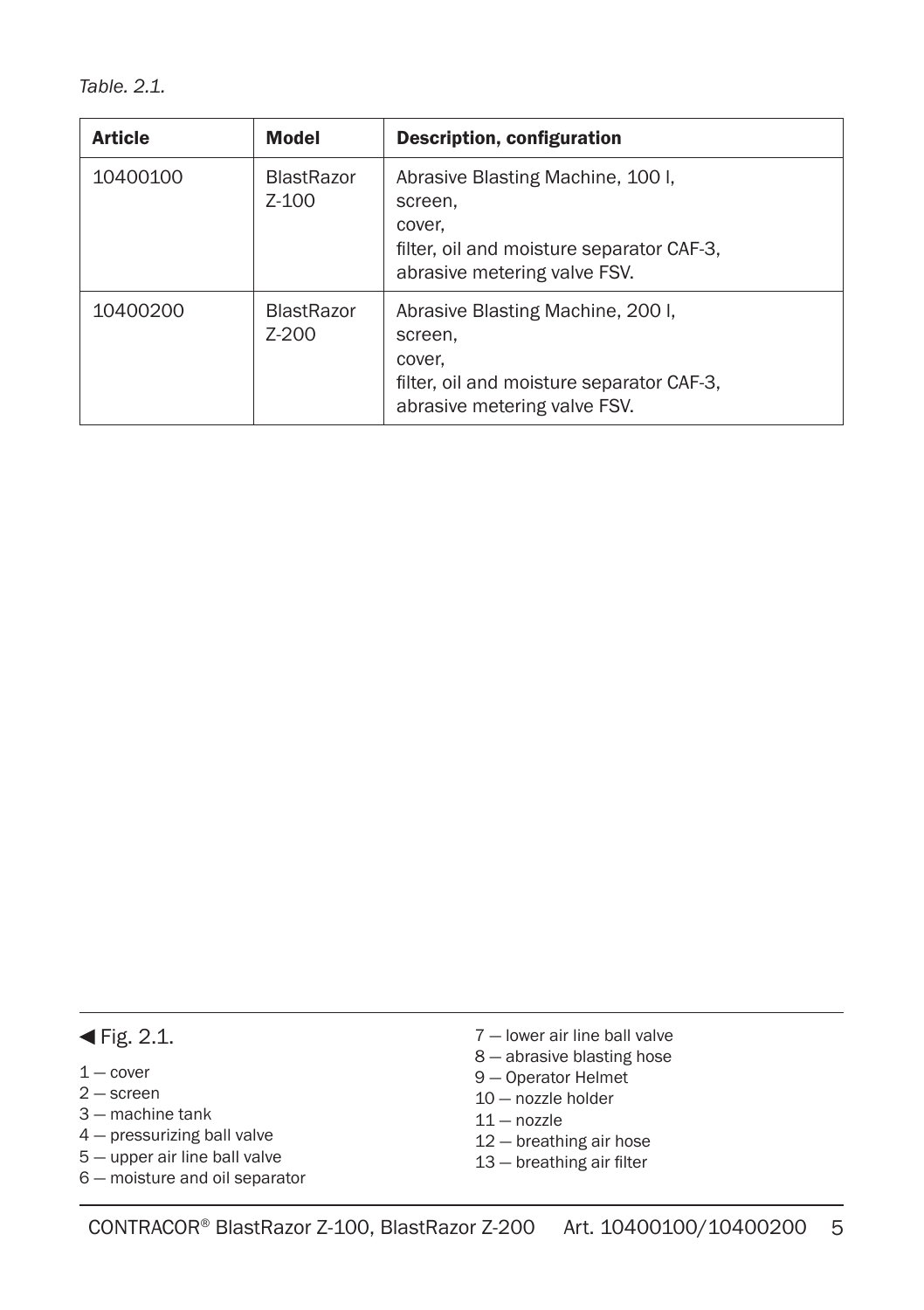## 3. Set-up, operation and shut-down.

### 3.1. Preparation for operation.

- 1. Ensure that compressor is positioned out of the abrasive blasting operation zone on downwind side.
- 2. Start compressor and increase pressure and temperature up to operational values.
- 3. Open lower ball valve at machine compressed air line (the handle of the open valve should be parallel to the compressed air line).
- 4. Open the tank venting ball valve.
- 5. Close compressed air feed ball valve (upper ball valve on the compressed air line).
- 6. Close metering valve FSV by setting adjusting handle in the central position.
- 7. Connect compressed air hose to coupling of the machine. Compressed air hose diameter should be at least 1.1/4" . Lock hose coupling with a safety clip or wire.
- 8. Connect abrasive blasting hose to hose coupling of the machine. Lock hose coupling with a safety clip or wire.
- 9. Fill the machine tank with abrasive.
- 10. Put protective equipment on.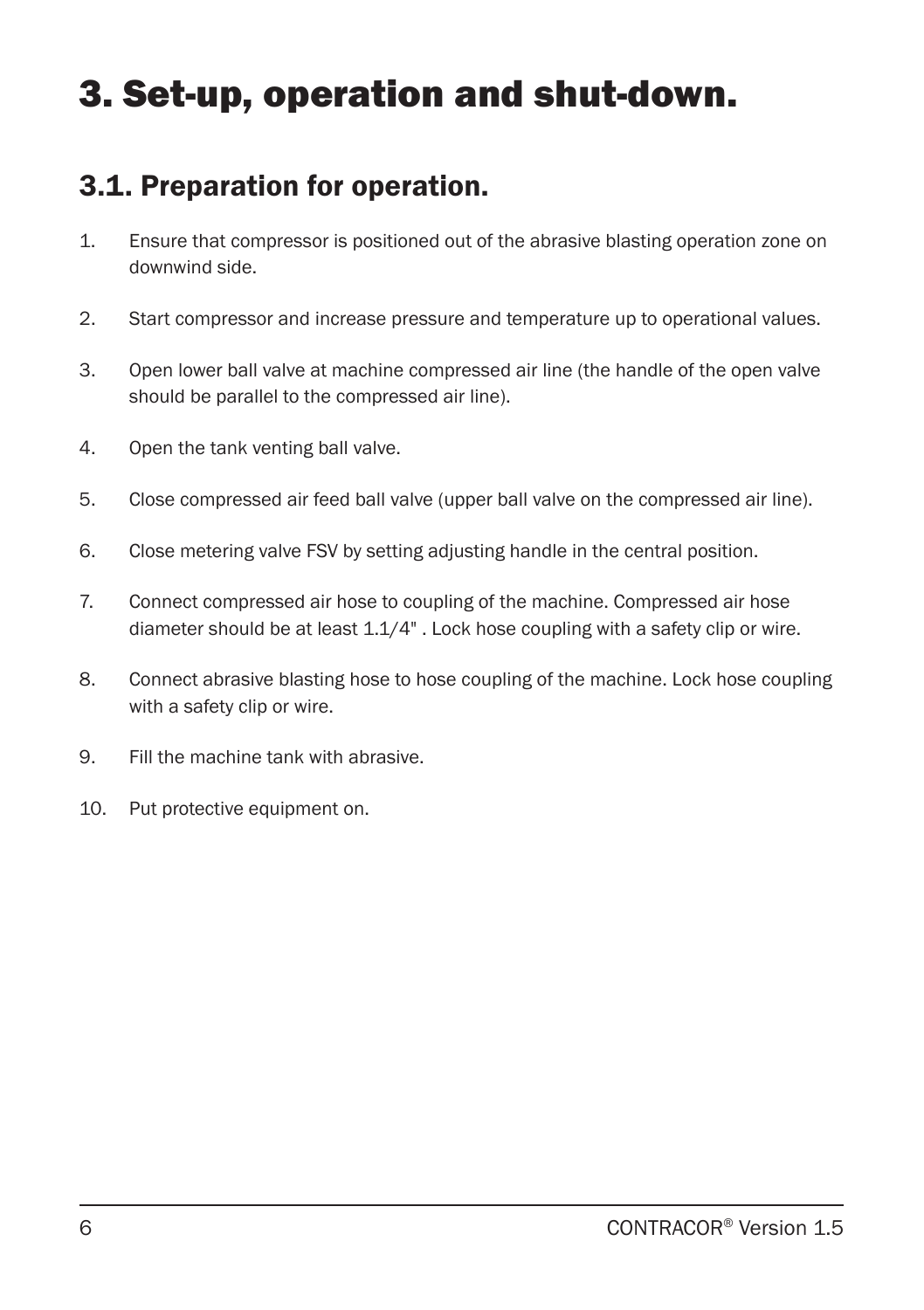### 3.2. Abrasive blasting operations.

1. Feed compressed air to the machine inlet.

### ATTENTION!

#### MACHINE MAXIMUM OPERATING PRESSURE — 10 bar.

- 2. Close the pressurizing ball valve.
- 3. Upon the signal of the abrasive blasting operator open the ball valve and feed compressed air into the machine line. The tank is pressurized. Only compressed air is expelled from the nozzle.
- 4. Adjust metering valve FSV to provide optimal air-abrasive mixture. The general rule for abrasive blasting operations: the less abrasive you use, the better.
- 5. To stop operation close the compressed air feed ball valve and immediately open the pressurizing ball valve to relieve pressure in the tank.

### 3.3. Abrasive blasting operation shut-down.

- 1. Remove the remains of abrasive from the tank. To do this disconnect the nozzle and point the hose into a suitable container for the abrasive remains. Close the pressurizing ball valve and open compressed air feed ball valve.
- 2. If upon completion of operation the machine is left outside you should cover it with plastic film to avoid ingress of moisture into the tank.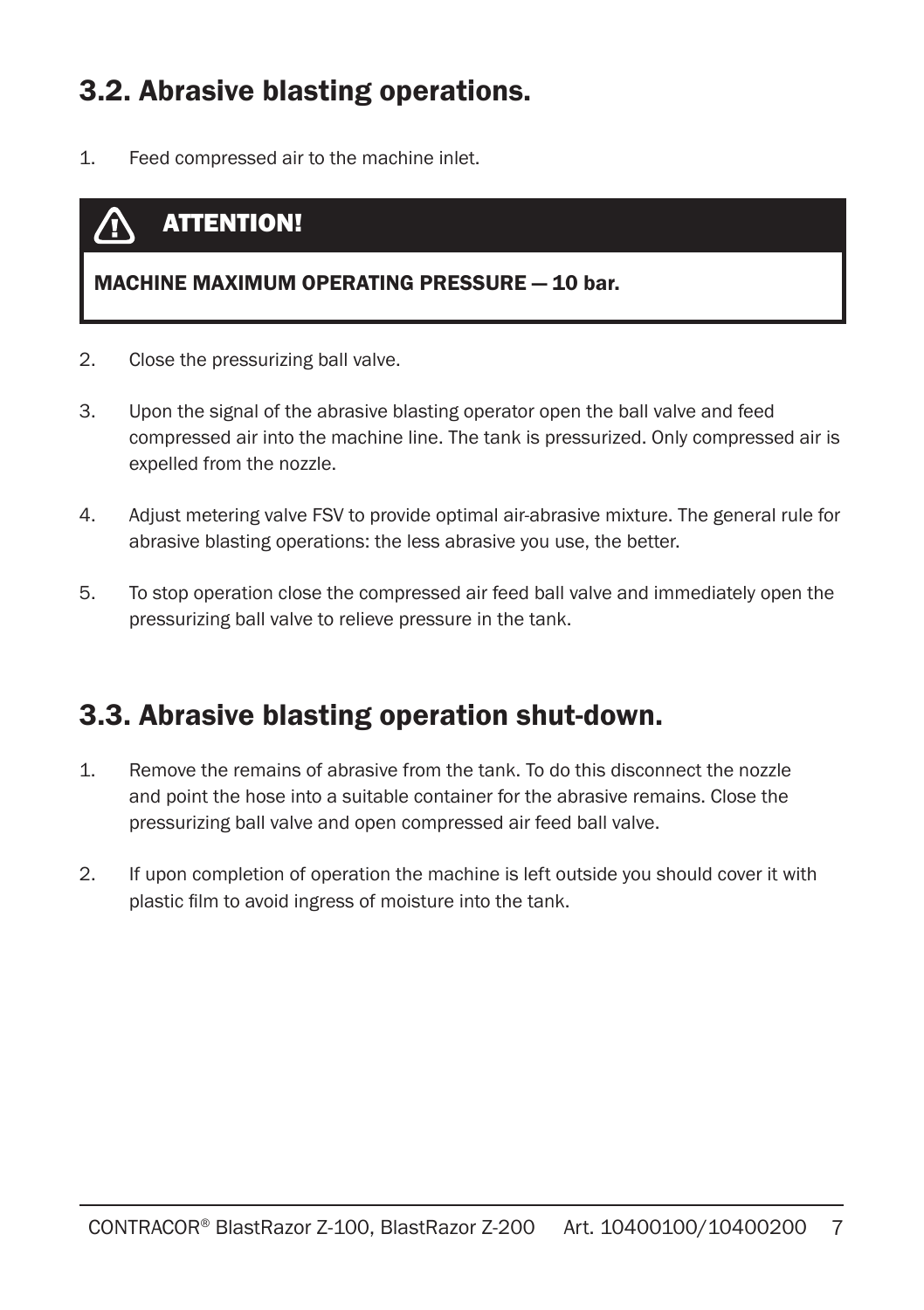## 4. Maintenance and Troubleshooting.

### 4.1. Machine maintenance.

#### Pressurizing valve replacement.

Open the inspection door of the machine to get access to the pressurizing valve. Screw out the guide tube with the valve inside. Install a new valve and screw the guide tube back into its place.

#### Pressurizing valve ring replacement.

The ring is replaced trough the machine filling orifice. Pull out the old ring, put a new ring into the groove and press it firmly to correct position.

## ATTENTIION!

### USE ONLY ABRASIVE MATERIALS, APPROPRIATE FOR ABRASIVE BLASTING OPERATIONS.

NEVER USE WET UNSIFTED ABRASIVE MATERIALS.

### 4.2. Troubleshooting.

#### Clogging.

If neither abrasive, nor air comes out of the nozzle, relieve pressure and depressurize the machine, then ensure that the nozzle is not clogged. If only air without any abrasive comes out of the nozzle, fully open the metering valve, and then quickly close and open again the lower ball valve of the line. If these actions do not help to relieve the pressure in the machine, open the inspection door and ensure that there is no foreign matter in the tank (stones, paper, etc.).

#### Abrasive surges.

During start-up of the machine abrasive surges are normal to a certain degree. However, if abrasive surges continue, you should stabilize the abrasive flow by quick closing and opening of the line lower ball valve. Abrasive surges often result from elevated moisture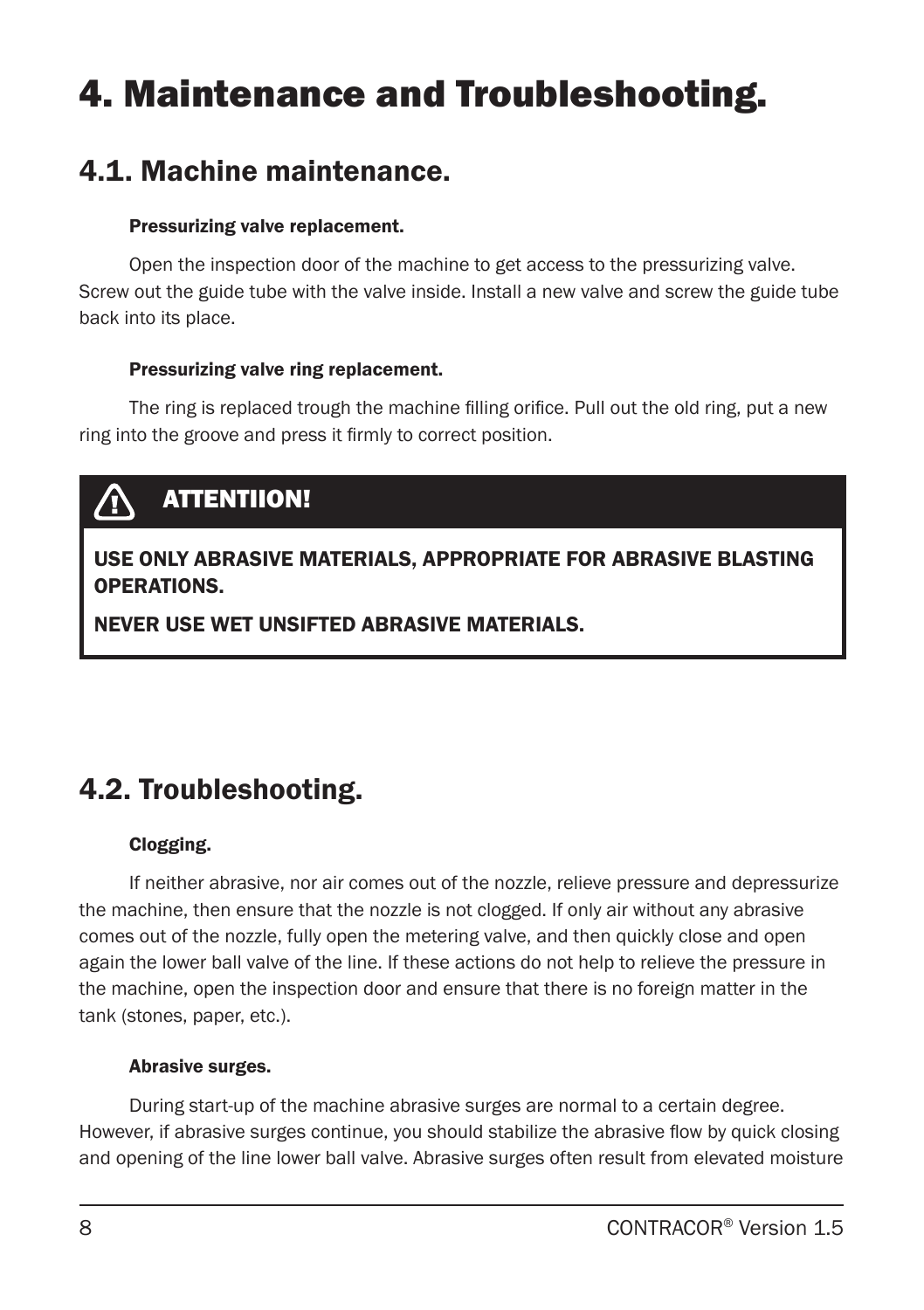content in compressed air system. Installation of additional moisture and oil separator can solve this problem.

#### Wet abrasive removal.

To remove wet abrasive from machine tank you should disconnect the blasting hose and remove rubber gaskets at machine hose coupling. Then you must fully open the metering valve and close the lower ball valve in the machine compressed air line. With such valve configuration compressed air will only enter the machine tank and press wet abrasive out of the tank.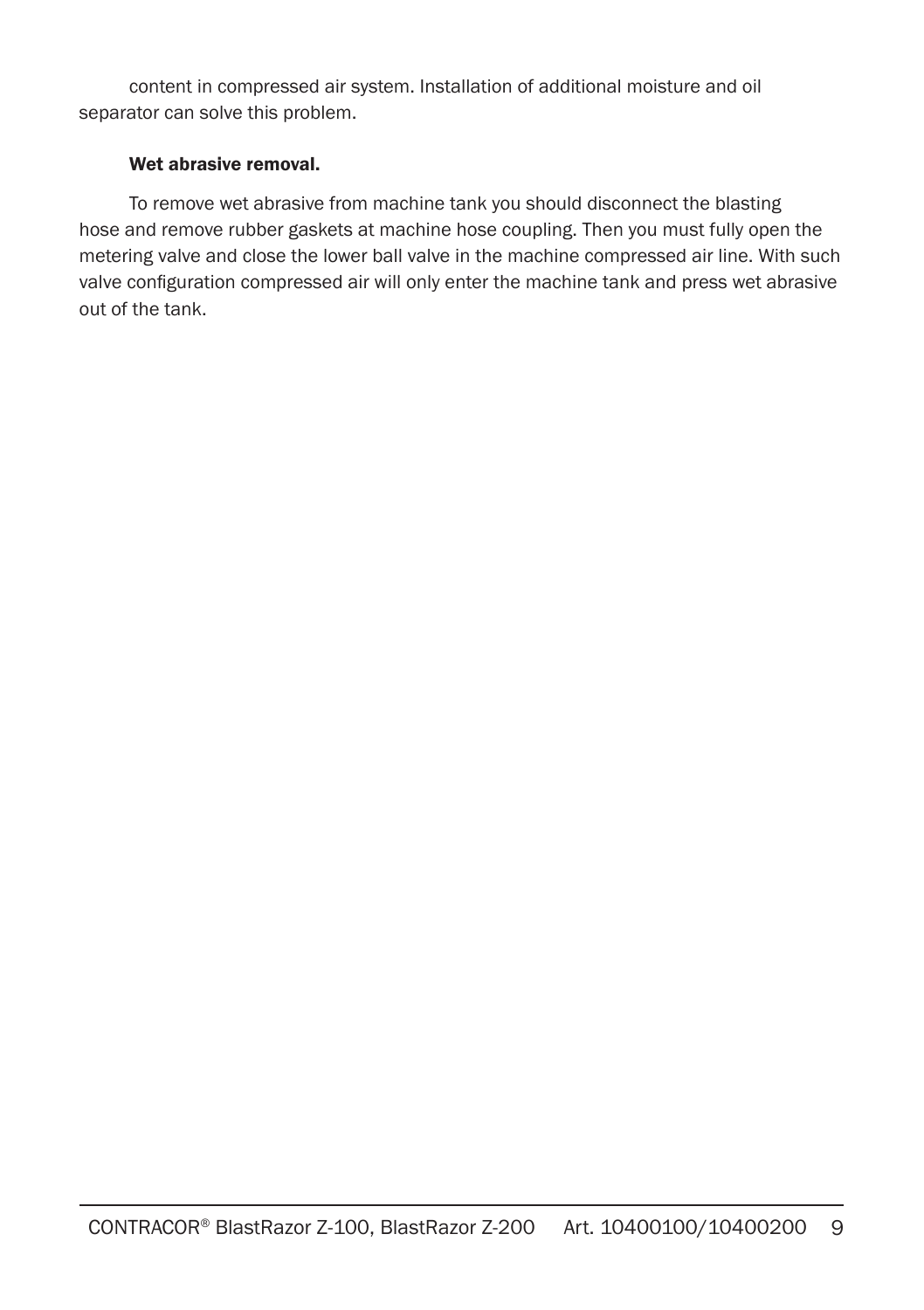# 5. Specification.



### Fig. 5.1.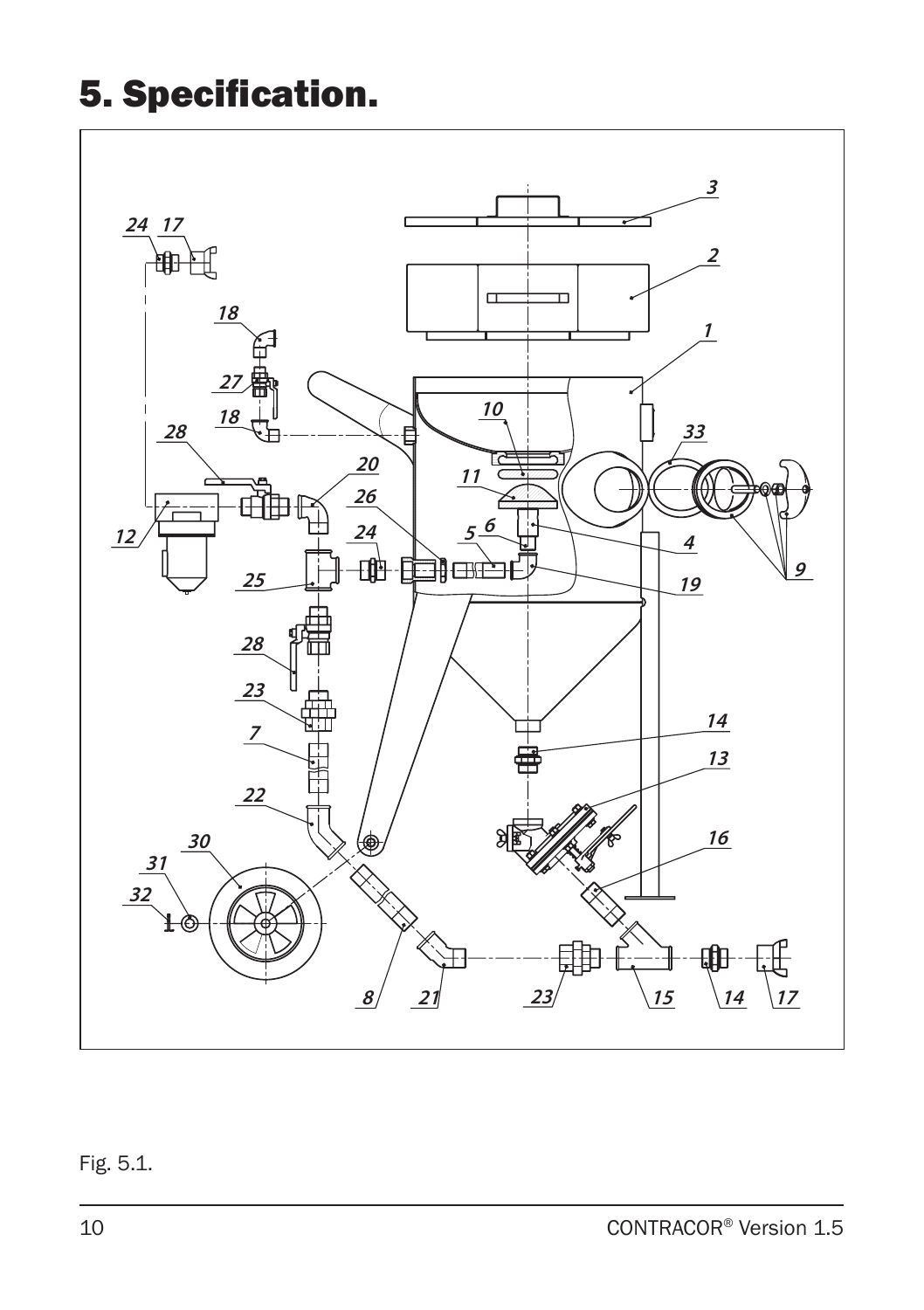| <b>BlastRazor</b><br><b>BlastRazor</b><br>Z-100<br>Z-200<br>$\mathbf{1}$<br>80900016<br>1<br>Pressure vessel<br>$\omega$<br>80900017<br>Pressure vessel<br>1<br>$\overline{a}$<br>$\overline{2}$<br>$\overline{1}$<br>88200003<br>Screen<br>÷,<br>$\mathbf{1}$<br>88200004<br>L.<br>Screen<br>3<br>$\mathbf{1}$<br>81100058<br>Cover<br>$\overline{\phantom{a}}$<br>1<br>81100059<br>Cover<br>$\frac{1}{2}$<br>1<br>4<br>10110955<br>Guide<br>$\mathbf{1}$<br>5<br>81600024<br>1<br>Pipe<br>÷,<br>81600026<br>Pipe<br>1<br>$\frac{1}{2}$<br>6<br>$\mathbf{1}$<br>73025126<br>Pipe<br>÷,<br>73025136<br>Pipe<br>$\overline{a}$<br>1<br>$\overline{7}$<br>73132090<br>Pipe<br>1<br>÷,<br>1<br>73132310<br>Pipe<br>$\overline{\phantom{a}}$<br>73132344<br>$\mathbf{1}$<br>8<br>Pipe<br>L,<br>73132427<br>$\mathbf{1}$<br>Pipe<br>$\overline{\phantom{a}}$<br>9<br>Handhole, set<br>$\mathbf 1$<br>1<br>52150002<br>10<br>$\mathbf 1$<br>1<br>10110950<br>0-Ring<br>$\mathbf 1$<br>11<br>Pressurizing valve<br>1<br>10110960<br>12<br>1<br>1<br>10110930<br>Moisture separator CAF-3<br>$\mathbf 1$<br>$\mathbf 1$<br>13<br>Metering valve FSV<br>10110850<br>$\overline{2}$<br>14<br>10110911<br>$\overline{2}$<br>Nipple, rubberized<br>15<br>10110990<br>Y-piece, rubberized<br>1<br>1<br>$\mathbf 1$<br>1<br>16<br>Pipe, rubberized<br>10110921<br>$\overline{2}$<br>$\overline{2}$<br>17<br>10110900<br>Hose coupling CFT<br>$\overline{2}$<br>$\overline{2}$<br>18<br>10110956<br>Elbow<br>19<br>10110953<br>$\mathbf{1}$<br>$\mathbf 1$<br>Elbow<br>$\mathbf 1$<br>$\mathbf 1$<br>20<br>10110909<br>Elbow<br>21<br>10110919<br>$\overline{2}$<br>$\mathbf 1$<br>Elbow<br>22<br>10110916<br>1<br>Elbow<br>$\overline{\phantom{a}}$<br>$\overline{2}$<br>$\overline{2}$<br>23<br>10110915<br>Union<br>$\overline{2}$<br>$\overline{2}$<br>24<br>10110924<br>Nipple<br>25<br>$\mathbf 1$<br>$\mathbf 1$<br>10110910<br>T-piece<br>$\mathbf{1}$<br>$\mathbf 1$<br>26<br>52120006<br>Lock nut<br>27<br>1<br>$\mathbf 1$<br>52140006<br><b>Ball valve</b><br>$\overline{2}$<br>$\overline{2}$<br>28<br>10110942<br><b>Ball valve</b><br>$\overline{2}$<br>30<br>Wheel<br>28300005<br>$\overline{\phantom{a}}$<br>$\overline{2}$<br>28300006<br>Wheel<br>$\overline{\phantom{a}}$<br>$\overline{2}$<br>31<br>64110022<br>Washer<br>$\overline{\phantom{a}}$<br>64110026<br>$\overline{2}$<br>Washer<br>ä,<br>32<br>$\overline{2}$<br>$\overline{2}$<br>60210440<br>Safety splint<br>33<br>$\mathbf 1$<br>$\mathbf 1$<br>52150003<br>Rubber gasket | <b>No</b> | <b>Article</b><br><b>Description</b> |  | Q-ty |  |
|------------------------------------------------------------------------------------------------------------------------------------------------------------------------------------------------------------------------------------------------------------------------------------------------------------------------------------------------------------------------------------------------------------------------------------------------------------------------------------------------------------------------------------------------------------------------------------------------------------------------------------------------------------------------------------------------------------------------------------------------------------------------------------------------------------------------------------------------------------------------------------------------------------------------------------------------------------------------------------------------------------------------------------------------------------------------------------------------------------------------------------------------------------------------------------------------------------------------------------------------------------------------------------------------------------------------------------------------------------------------------------------------------------------------------------------------------------------------------------------------------------------------------------------------------------------------------------------------------------------------------------------------------------------------------------------------------------------------------------------------------------------------------------------------------------------------------------------------------------------------------------------------------------------------------------------------------------------------------------------------------------------------------------------------------------------------------------------------------------------------------------------------------------------------------------------------------------------------------------------------------------------------------------------------------------------------------------------------------------------------------------------------------------------------------------------------------------------------------------------------------------------------------------------------|-----------|--------------------------------------|--|------|--|
|                                                                                                                                                                                                                                                                                                                                                                                                                                                                                                                                                                                                                                                                                                                                                                                                                                                                                                                                                                                                                                                                                                                                                                                                                                                                                                                                                                                                                                                                                                                                                                                                                                                                                                                                                                                                                                                                                                                                                                                                                                                                                                                                                                                                                                                                                                                                                                                                                                                                                                                                                |           |                                      |  |      |  |
|                                                                                                                                                                                                                                                                                                                                                                                                                                                                                                                                                                                                                                                                                                                                                                                                                                                                                                                                                                                                                                                                                                                                                                                                                                                                                                                                                                                                                                                                                                                                                                                                                                                                                                                                                                                                                                                                                                                                                                                                                                                                                                                                                                                                                                                                                                                                                                                                                                                                                                                                                |           |                                      |  |      |  |
|                                                                                                                                                                                                                                                                                                                                                                                                                                                                                                                                                                                                                                                                                                                                                                                                                                                                                                                                                                                                                                                                                                                                                                                                                                                                                                                                                                                                                                                                                                                                                                                                                                                                                                                                                                                                                                                                                                                                                                                                                                                                                                                                                                                                                                                                                                                                                                                                                                                                                                                                                |           |                                      |  |      |  |
|                                                                                                                                                                                                                                                                                                                                                                                                                                                                                                                                                                                                                                                                                                                                                                                                                                                                                                                                                                                                                                                                                                                                                                                                                                                                                                                                                                                                                                                                                                                                                                                                                                                                                                                                                                                                                                                                                                                                                                                                                                                                                                                                                                                                                                                                                                                                                                                                                                                                                                                                                |           |                                      |  |      |  |
|                                                                                                                                                                                                                                                                                                                                                                                                                                                                                                                                                                                                                                                                                                                                                                                                                                                                                                                                                                                                                                                                                                                                                                                                                                                                                                                                                                                                                                                                                                                                                                                                                                                                                                                                                                                                                                                                                                                                                                                                                                                                                                                                                                                                                                                                                                                                                                                                                                                                                                                                                |           |                                      |  |      |  |
|                                                                                                                                                                                                                                                                                                                                                                                                                                                                                                                                                                                                                                                                                                                                                                                                                                                                                                                                                                                                                                                                                                                                                                                                                                                                                                                                                                                                                                                                                                                                                                                                                                                                                                                                                                                                                                                                                                                                                                                                                                                                                                                                                                                                                                                                                                                                                                                                                                                                                                                                                |           |                                      |  |      |  |
|                                                                                                                                                                                                                                                                                                                                                                                                                                                                                                                                                                                                                                                                                                                                                                                                                                                                                                                                                                                                                                                                                                                                                                                                                                                                                                                                                                                                                                                                                                                                                                                                                                                                                                                                                                                                                                                                                                                                                                                                                                                                                                                                                                                                                                                                                                                                                                                                                                                                                                                                                |           |                                      |  |      |  |
|                                                                                                                                                                                                                                                                                                                                                                                                                                                                                                                                                                                                                                                                                                                                                                                                                                                                                                                                                                                                                                                                                                                                                                                                                                                                                                                                                                                                                                                                                                                                                                                                                                                                                                                                                                                                                                                                                                                                                                                                                                                                                                                                                                                                                                                                                                                                                                                                                                                                                                                                                |           |                                      |  |      |  |
|                                                                                                                                                                                                                                                                                                                                                                                                                                                                                                                                                                                                                                                                                                                                                                                                                                                                                                                                                                                                                                                                                                                                                                                                                                                                                                                                                                                                                                                                                                                                                                                                                                                                                                                                                                                                                                                                                                                                                                                                                                                                                                                                                                                                                                                                                                                                                                                                                                                                                                                                                |           |                                      |  |      |  |
|                                                                                                                                                                                                                                                                                                                                                                                                                                                                                                                                                                                                                                                                                                                                                                                                                                                                                                                                                                                                                                                                                                                                                                                                                                                                                                                                                                                                                                                                                                                                                                                                                                                                                                                                                                                                                                                                                                                                                                                                                                                                                                                                                                                                                                                                                                                                                                                                                                                                                                                                                |           |                                      |  |      |  |
|                                                                                                                                                                                                                                                                                                                                                                                                                                                                                                                                                                                                                                                                                                                                                                                                                                                                                                                                                                                                                                                                                                                                                                                                                                                                                                                                                                                                                                                                                                                                                                                                                                                                                                                                                                                                                                                                                                                                                                                                                                                                                                                                                                                                                                                                                                                                                                                                                                                                                                                                                |           |                                      |  |      |  |
|                                                                                                                                                                                                                                                                                                                                                                                                                                                                                                                                                                                                                                                                                                                                                                                                                                                                                                                                                                                                                                                                                                                                                                                                                                                                                                                                                                                                                                                                                                                                                                                                                                                                                                                                                                                                                                                                                                                                                                                                                                                                                                                                                                                                                                                                                                                                                                                                                                                                                                                                                |           |                                      |  |      |  |
|                                                                                                                                                                                                                                                                                                                                                                                                                                                                                                                                                                                                                                                                                                                                                                                                                                                                                                                                                                                                                                                                                                                                                                                                                                                                                                                                                                                                                                                                                                                                                                                                                                                                                                                                                                                                                                                                                                                                                                                                                                                                                                                                                                                                                                                                                                                                                                                                                                                                                                                                                |           |                                      |  |      |  |
|                                                                                                                                                                                                                                                                                                                                                                                                                                                                                                                                                                                                                                                                                                                                                                                                                                                                                                                                                                                                                                                                                                                                                                                                                                                                                                                                                                                                                                                                                                                                                                                                                                                                                                                                                                                                                                                                                                                                                                                                                                                                                                                                                                                                                                                                                                                                                                                                                                                                                                                                                |           |                                      |  |      |  |
|                                                                                                                                                                                                                                                                                                                                                                                                                                                                                                                                                                                                                                                                                                                                                                                                                                                                                                                                                                                                                                                                                                                                                                                                                                                                                                                                                                                                                                                                                                                                                                                                                                                                                                                                                                                                                                                                                                                                                                                                                                                                                                                                                                                                                                                                                                                                                                                                                                                                                                                                                |           |                                      |  |      |  |
|                                                                                                                                                                                                                                                                                                                                                                                                                                                                                                                                                                                                                                                                                                                                                                                                                                                                                                                                                                                                                                                                                                                                                                                                                                                                                                                                                                                                                                                                                                                                                                                                                                                                                                                                                                                                                                                                                                                                                                                                                                                                                                                                                                                                                                                                                                                                                                                                                                                                                                                                                |           |                                      |  |      |  |
|                                                                                                                                                                                                                                                                                                                                                                                                                                                                                                                                                                                                                                                                                                                                                                                                                                                                                                                                                                                                                                                                                                                                                                                                                                                                                                                                                                                                                                                                                                                                                                                                                                                                                                                                                                                                                                                                                                                                                                                                                                                                                                                                                                                                                                                                                                                                                                                                                                                                                                                                                |           |                                      |  |      |  |
|                                                                                                                                                                                                                                                                                                                                                                                                                                                                                                                                                                                                                                                                                                                                                                                                                                                                                                                                                                                                                                                                                                                                                                                                                                                                                                                                                                                                                                                                                                                                                                                                                                                                                                                                                                                                                                                                                                                                                                                                                                                                                                                                                                                                                                                                                                                                                                                                                                                                                                                                                |           |                                      |  |      |  |
|                                                                                                                                                                                                                                                                                                                                                                                                                                                                                                                                                                                                                                                                                                                                                                                                                                                                                                                                                                                                                                                                                                                                                                                                                                                                                                                                                                                                                                                                                                                                                                                                                                                                                                                                                                                                                                                                                                                                                                                                                                                                                                                                                                                                                                                                                                                                                                                                                                                                                                                                                |           |                                      |  |      |  |
|                                                                                                                                                                                                                                                                                                                                                                                                                                                                                                                                                                                                                                                                                                                                                                                                                                                                                                                                                                                                                                                                                                                                                                                                                                                                                                                                                                                                                                                                                                                                                                                                                                                                                                                                                                                                                                                                                                                                                                                                                                                                                                                                                                                                                                                                                                                                                                                                                                                                                                                                                |           |                                      |  |      |  |
|                                                                                                                                                                                                                                                                                                                                                                                                                                                                                                                                                                                                                                                                                                                                                                                                                                                                                                                                                                                                                                                                                                                                                                                                                                                                                                                                                                                                                                                                                                                                                                                                                                                                                                                                                                                                                                                                                                                                                                                                                                                                                                                                                                                                                                                                                                                                                                                                                                                                                                                                                |           |                                      |  |      |  |
|                                                                                                                                                                                                                                                                                                                                                                                                                                                                                                                                                                                                                                                                                                                                                                                                                                                                                                                                                                                                                                                                                                                                                                                                                                                                                                                                                                                                                                                                                                                                                                                                                                                                                                                                                                                                                                                                                                                                                                                                                                                                                                                                                                                                                                                                                                                                                                                                                                                                                                                                                |           |                                      |  |      |  |
|                                                                                                                                                                                                                                                                                                                                                                                                                                                                                                                                                                                                                                                                                                                                                                                                                                                                                                                                                                                                                                                                                                                                                                                                                                                                                                                                                                                                                                                                                                                                                                                                                                                                                                                                                                                                                                                                                                                                                                                                                                                                                                                                                                                                                                                                                                                                                                                                                                                                                                                                                |           |                                      |  |      |  |
|                                                                                                                                                                                                                                                                                                                                                                                                                                                                                                                                                                                                                                                                                                                                                                                                                                                                                                                                                                                                                                                                                                                                                                                                                                                                                                                                                                                                                                                                                                                                                                                                                                                                                                                                                                                                                                                                                                                                                                                                                                                                                                                                                                                                                                                                                                                                                                                                                                                                                                                                                |           |                                      |  |      |  |
|                                                                                                                                                                                                                                                                                                                                                                                                                                                                                                                                                                                                                                                                                                                                                                                                                                                                                                                                                                                                                                                                                                                                                                                                                                                                                                                                                                                                                                                                                                                                                                                                                                                                                                                                                                                                                                                                                                                                                                                                                                                                                                                                                                                                                                                                                                                                                                                                                                                                                                                                                |           |                                      |  |      |  |
|                                                                                                                                                                                                                                                                                                                                                                                                                                                                                                                                                                                                                                                                                                                                                                                                                                                                                                                                                                                                                                                                                                                                                                                                                                                                                                                                                                                                                                                                                                                                                                                                                                                                                                                                                                                                                                                                                                                                                                                                                                                                                                                                                                                                                                                                                                                                                                                                                                                                                                                                                |           |                                      |  |      |  |
|                                                                                                                                                                                                                                                                                                                                                                                                                                                                                                                                                                                                                                                                                                                                                                                                                                                                                                                                                                                                                                                                                                                                                                                                                                                                                                                                                                                                                                                                                                                                                                                                                                                                                                                                                                                                                                                                                                                                                                                                                                                                                                                                                                                                                                                                                                                                                                                                                                                                                                                                                |           |                                      |  |      |  |
|                                                                                                                                                                                                                                                                                                                                                                                                                                                                                                                                                                                                                                                                                                                                                                                                                                                                                                                                                                                                                                                                                                                                                                                                                                                                                                                                                                                                                                                                                                                                                                                                                                                                                                                                                                                                                                                                                                                                                                                                                                                                                                                                                                                                                                                                                                                                                                                                                                                                                                                                                |           |                                      |  |      |  |
|                                                                                                                                                                                                                                                                                                                                                                                                                                                                                                                                                                                                                                                                                                                                                                                                                                                                                                                                                                                                                                                                                                                                                                                                                                                                                                                                                                                                                                                                                                                                                                                                                                                                                                                                                                                                                                                                                                                                                                                                                                                                                                                                                                                                                                                                                                                                                                                                                                                                                                                                                |           |                                      |  |      |  |
|                                                                                                                                                                                                                                                                                                                                                                                                                                                                                                                                                                                                                                                                                                                                                                                                                                                                                                                                                                                                                                                                                                                                                                                                                                                                                                                                                                                                                                                                                                                                                                                                                                                                                                                                                                                                                                                                                                                                                                                                                                                                                                                                                                                                                                                                                                                                                                                                                                                                                                                                                |           |                                      |  |      |  |
|                                                                                                                                                                                                                                                                                                                                                                                                                                                                                                                                                                                                                                                                                                                                                                                                                                                                                                                                                                                                                                                                                                                                                                                                                                                                                                                                                                                                                                                                                                                                                                                                                                                                                                                                                                                                                                                                                                                                                                                                                                                                                                                                                                                                                                                                                                                                                                                                                                                                                                                                                |           |                                      |  |      |  |
|                                                                                                                                                                                                                                                                                                                                                                                                                                                                                                                                                                                                                                                                                                                                                                                                                                                                                                                                                                                                                                                                                                                                                                                                                                                                                                                                                                                                                                                                                                                                                                                                                                                                                                                                                                                                                                                                                                                                                                                                                                                                                                                                                                                                                                                                                                                                                                                                                                                                                                                                                |           |                                      |  |      |  |
|                                                                                                                                                                                                                                                                                                                                                                                                                                                                                                                                                                                                                                                                                                                                                                                                                                                                                                                                                                                                                                                                                                                                                                                                                                                                                                                                                                                                                                                                                                                                                                                                                                                                                                                                                                                                                                                                                                                                                                                                                                                                                                                                                                                                                                                                                                                                                                                                                                                                                                                                                |           |                                      |  |      |  |
|                                                                                                                                                                                                                                                                                                                                                                                                                                                                                                                                                                                                                                                                                                                                                                                                                                                                                                                                                                                                                                                                                                                                                                                                                                                                                                                                                                                                                                                                                                                                                                                                                                                                                                                                                                                                                                                                                                                                                                                                                                                                                                                                                                                                                                                                                                                                                                                                                                                                                                                                                |           |                                      |  |      |  |
|                                                                                                                                                                                                                                                                                                                                                                                                                                                                                                                                                                                                                                                                                                                                                                                                                                                                                                                                                                                                                                                                                                                                                                                                                                                                                                                                                                                                                                                                                                                                                                                                                                                                                                                                                                                                                                                                                                                                                                                                                                                                                                                                                                                                                                                                                                                                                                                                                                                                                                                                                |           |                                      |  |      |  |
|                                                                                                                                                                                                                                                                                                                                                                                                                                                                                                                                                                                                                                                                                                                                                                                                                                                                                                                                                                                                                                                                                                                                                                                                                                                                                                                                                                                                                                                                                                                                                                                                                                                                                                                                                                                                                                                                                                                                                                                                                                                                                                                                                                                                                                                                                                                                                                                                                                                                                                                                                |           |                                      |  |      |  |
|                                                                                                                                                                                                                                                                                                                                                                                                                                                                                                                                                                                                                                                                                                                                                                                                                                                                                                                                                                                                                                                                                                                                                                                                                                                                                                                                                                                                                                                                                                                                                                                                                                                                                                                                                                                                                                                                                                                                                                                                                                                                                                                                                                                                                                                                                                                                                                                                                                                                                                                                                |           |                                      |  |      |  |
|                                                                                                                                                                                                                                                                                                                                                                                                                                                                                                                                                                                                                                                                                                                                                                                                                                                                                                                                                                                                                                                                                                                                                                                                                                                                                                                                                                                                                                                                                                                                                                                                                                                                                                                                                                                                                                                                                                                                                                                                                                                                                                                                                                                                                                                                                                                                                                                                                                                                                                                                                |           |                                      |  |      |  |
|                                                                                                                                                                                                                                                                                                                                                                                                                                                                                                                                                                                                                                                                                                                                                                                                                                                                                                                                                                                                                                                                                                                                                                                                                                                                                                                                                                                                                                                                                                                                                                                                                                                                                                                                                                                                                                                                                                                                                                                                                                                                                                                                                                                                                                                                                                                                                                                                                                                                                                                                                |           |                                      |  |      |  |
|                                                                                                                                                                                                                                                                                                                                                                                                                                                                                                                                                                                                                                                                                                                                                                                                                                                                                                                                                                                                                                                                                                                                                                                                                                                                                                                                                                                                                                                                                                                                                                                                                                                                                                                                                                                                                                                                                                                                                                                                                                                                                                                                                                                                                                                                                                                                                                                                                                                                                                                                                |           |                                      |  |      |  |
|                                                                                                                                                                                                                                                                                                                                                                                                                                                                                                                                                                                                                                                                                                                                                                                                                                                                                                                                                                                                                                                                                                                                                                                                                                                                                                                                                                                                                                                                                                                                                                                                                                                                                                                                                                                                                                                                                                                                                                                                                                                                                                                                                                                                                                                                                                                                                                                                                                                                                                                                                |           |                                      |  |      |  |
|                                                                                                                                                                                                                                                                                                                                                                                                                                                                                                                                                                                                                                                                                                                                                                                                                                                                                                                                                                                                                                                                                                                                                                                                                                                                                                                                                                                                                                                                                                                                                                                                                                                                                                                                                                                                                                                                                                                                                                                                                                                                                                                                                                                                                                                                                                                                                                                                                                                                                                                                                |           |                                      |  |      |  |
|                                                                                                                                                                                                                                                                                                                                                                                                                                                                                                                                                                                                                                                                                                                                                                                                                                                                                                                                                                                                                                                                                                                                                                                                                                                                                                                                                                                                                                                                                                                                                                                                                                                                                                                                                                                                                                                                                                                                                                                                                                                                                                                                                                                                                                                                                                                                                                                                                                                                                                                                                |           |                                      |  |      |  |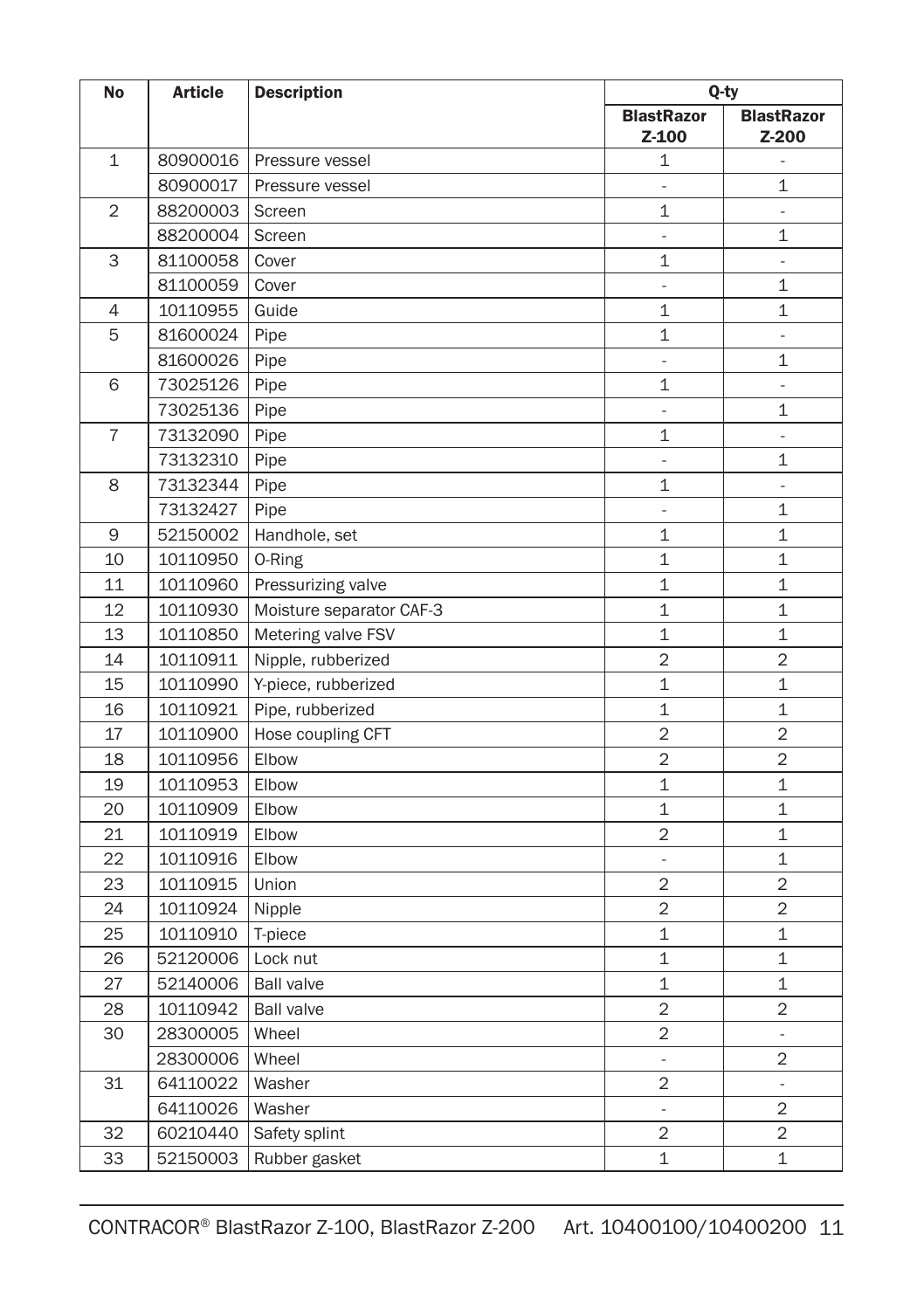# Inhalt

| 1. Sicherheit                             | 13 |
|-------------------------------------------|----|
| 2. Ansicht Arbeitsaufbau                  | 14 |
| 3. Aufbau, Betrieb und Beenden der Arbeit | 16 |
| 4. Wartung und Fehlerbehebung             | 18 |
| 5. Spezifikation                          | 20 |



## ACHTUNG!

BITTE LESEN SIE DIESES HANDBUCH VOR GEBRAUCH DER MASCHINE GENAU DURCH:

DIE FOLGENDEN INFORMATIONEN SIND WICHTIG FÜR DIE SICHERHEIT UND GESUNDHEIT DES ANWENDERS UND PERSONEN, DIE SICH IN DER NÄHE AUFHALTEN.

## ACHTUNG!

ACHTEN SIE BEIM KAUF DER MASCHINE BITTE DARAUF, DASS DIE GARANTIEKARTE VOLLSTÄNDIG AUSGEFÜLLT WIRD.

WENN DIE KARTE NICHT AUSGEFÜLLT VORLIEGT, BESTEHT KEIN GARANTIEANSPRUCH.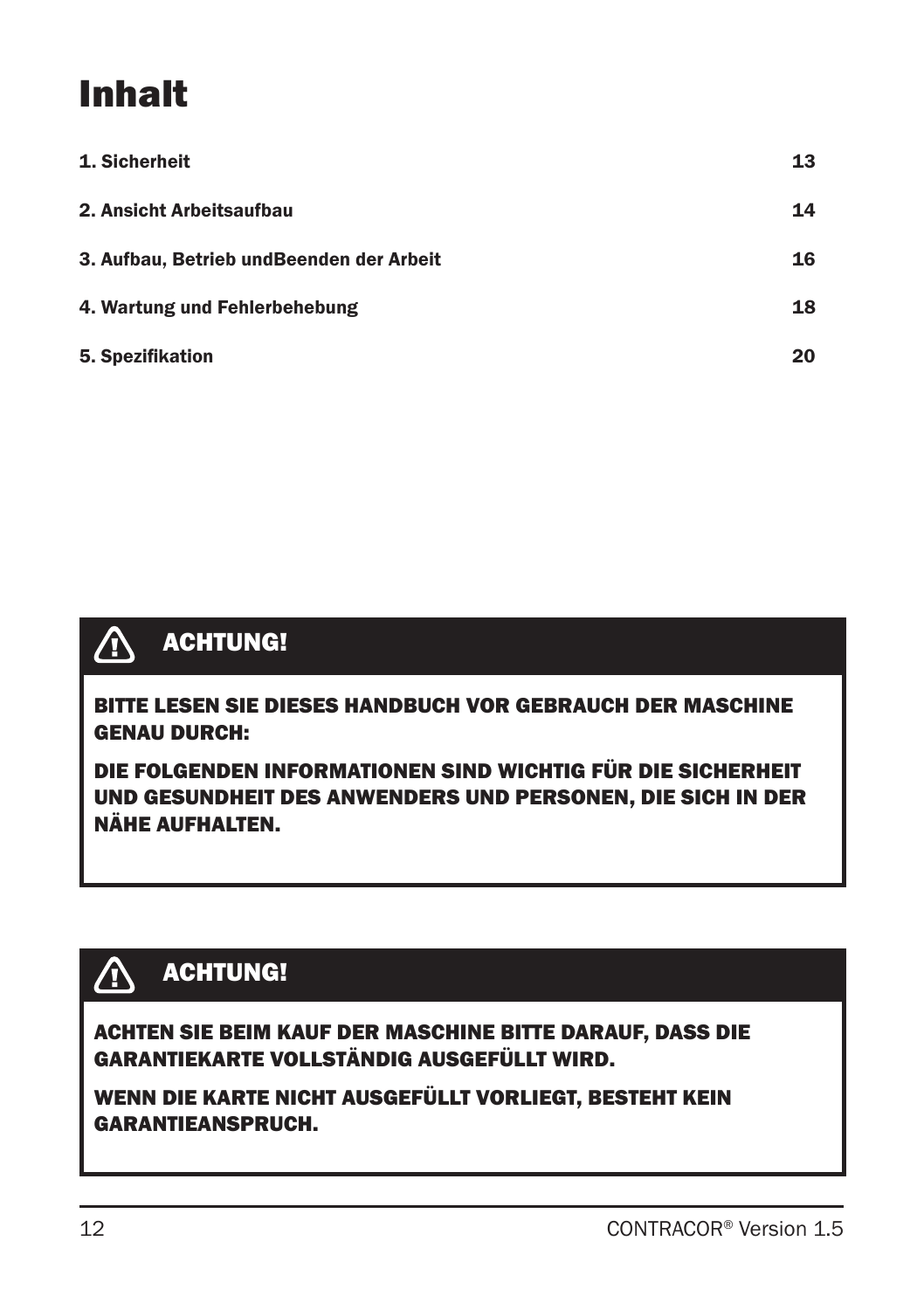# 1. Sicherheit.



### ACHTUNG!

SICHERHEITSREGELN FÜR STRAHLARBEITEN.

- 1. Tragen Sie Schutzausrüstung: einen Strahlhelm mit Frischluftzufuhr und Atemluftfilter, einen Schutzanzug, Lederhandschuhe, und spezielles Schuhwerk.
- 2. Benutzen Sie keine abgenutzte oder beschädigte Ausrüstung.
- 3. Richten Sie die Düse nur auf den zu bearbeitenden Bereich.
- 4. Verwenden Sie nur geeignete, trockene und gut durchgesiebte Strahlmaterialien.
- 5. Alle Personen ohne Schutzausrüstung müssen außerhalb des Arbeitsbereiches bleiben.
- 6. Bevor Sie mit der Strahlarbeit beginnen, müssen Sie folgendes beachten:
	- Stellen Sie sicher, dass Schläuche und Verbindungen unbeschädigt und nicht abgenutzt sind;
	- Sichern Sie Schlauchkupplungen mit Sicherungsstift oder Draht;
	- Überprüfen Sie die Luftzufuhr des Helmes;
	- Stellen Sie sicher, dass das Kesseldruckventil richtig eingestellt ist;
	- Überprüfen Sie den festen und sicheren Stand der Maschine.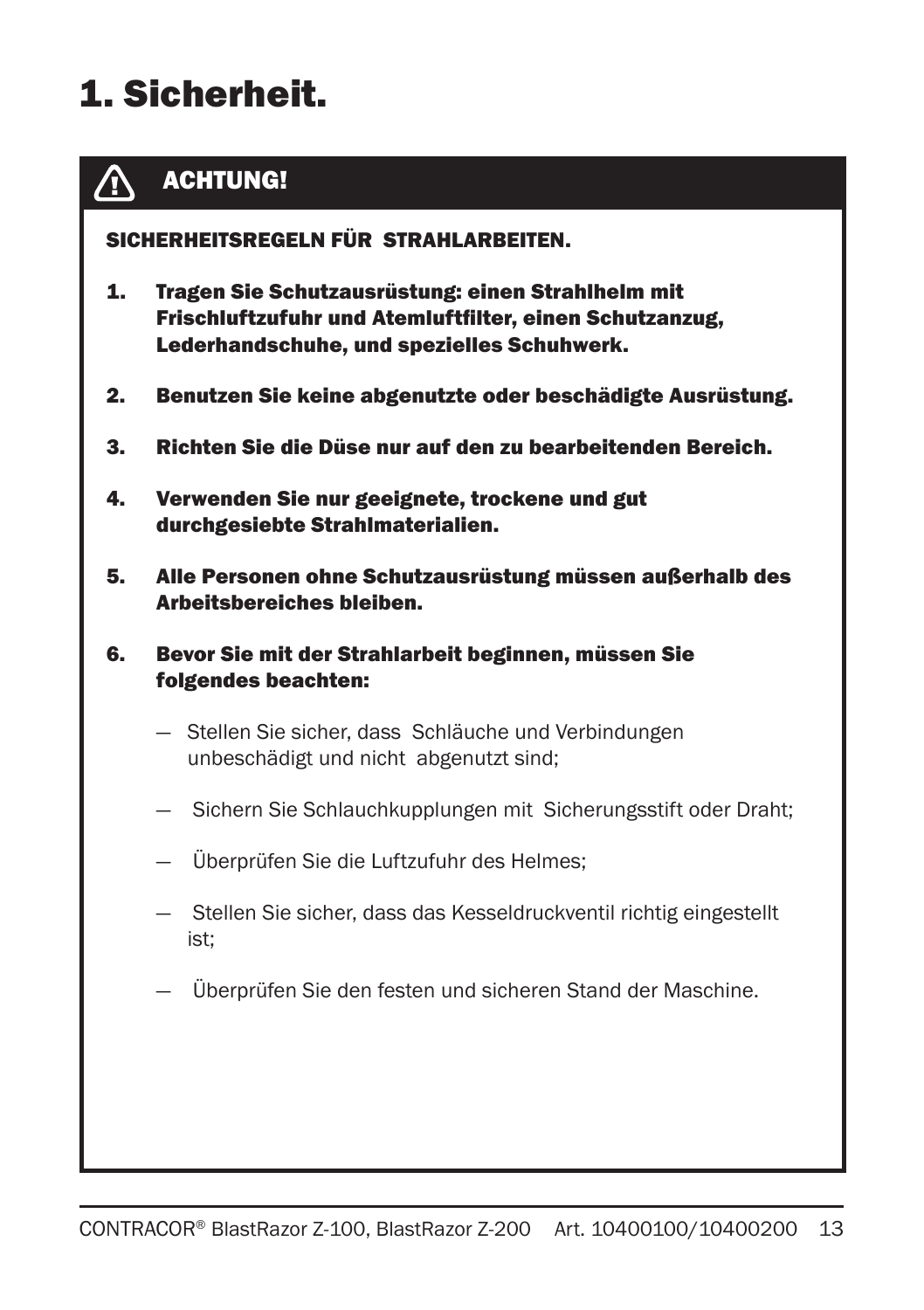## 2. Ansicht Arbeitsaufbau.

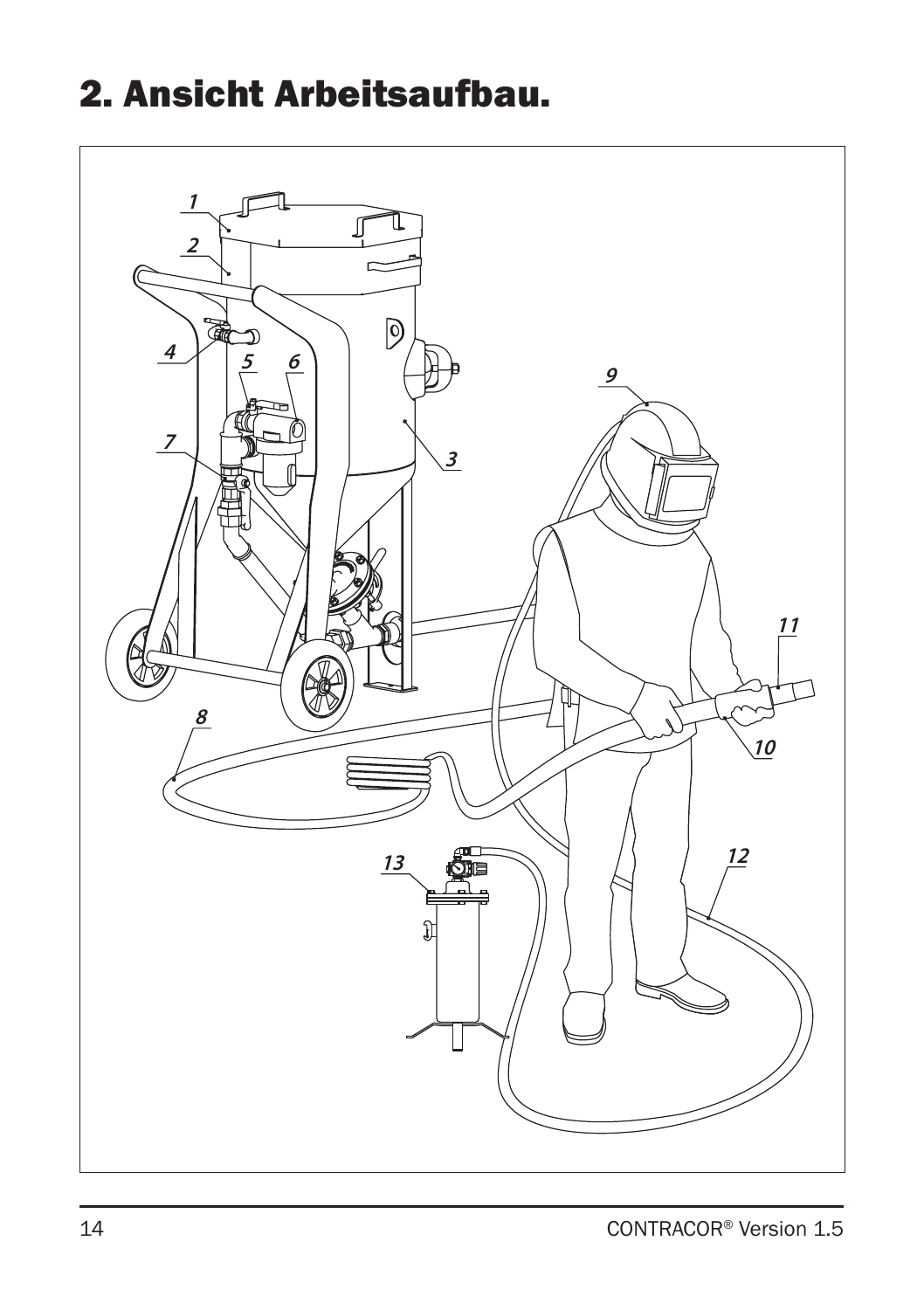*Tabelle 2.1.* 

| <b>Bestellnummer</b> | <b>Modell</b>                | Beschreibung, Konfiguration                                                                                   |
|----------------------|------------------------------|---------------------------------------------------------------------------------------------------------------|
| 10400100             | <b>BlastRazor</b><br>Z-100   | Strahlmaschine, 100 l.<br>Sieb.<br>Deckel.<br>Filter, Wasserabscheider CAF-3.<br>Sandstrahl-Dosierventil FSV. |
| 10400200             | <b>BlastRazor</b><br>$Z-200$ | Strahlmaschine, 200 I.<br>Sieb.<br>Deckel.<br>Filter, Wasserabscheider CAF-3.<br>Sandstrahl-Dosierventil FSV. |

#### $\blacktriangleleft$ Abb. 2.1.

- 1 Deckel
- $2 -$ Sieb
- 3 Kessel
- 4 Kesseldruck-Auslassventil
- 5 oberes Kugelventil Luftzufuhr
- 6 Wasserabscheider
- 7 unteres Kugelventil Luftzufuhr
- 8 Strahlschlauch
- 9 Strahlhelm
- 10 Düsenhalter
- 11 Düse
- 12 Atemluftschlauch
- 13 Atemluftfilter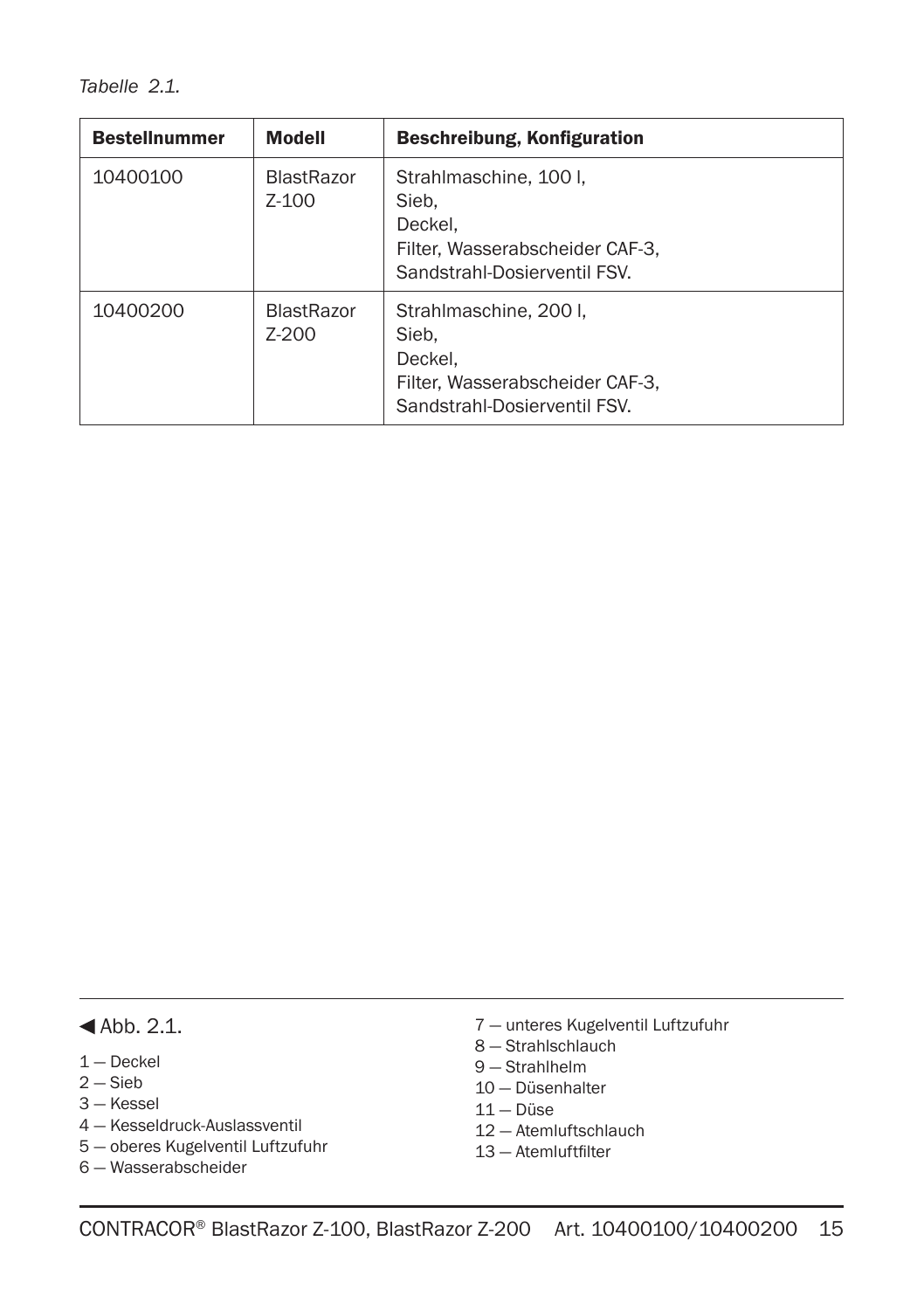## 3. Aufbau, Betrieb und Beenden der Arbeit.

### 3.1. Arbeitsvorbereitung.

- 1. Stellen Sie sicher, dass der Kompressor außerhalb der Strahlarbeitszone und nicht in Windrichtung steht.
- 2. Starten Sie den Kompressor und bringen Sie ihn auf Druck und Betriebstemperatur.
- 3. Öffnen Sie das untere Kugelventil der Druckluftzufuhr (Bei geöffnetem Ventil steht der Griff parallel zur Druckluftzufuhr).
- 4. Öffnen Sie das Kugelventil für den Kesseldruck.
- 5. Schließen Sie die Druckluftzufuhr (Das obere Kugelventil in der Druckluftleitung).
- 6. Schließen Sie das Sandstrahl-Dosierventil FSV, bringen Sie dazu den Hebel in die Mittelstellung.
- 7. Verbinden Sie den Druckluftschlauch mit der Schlauchkupplung an der Maschine. Der Schlauchdurchmesser sollte mindestens 1.1/4" betragen. Sichern Sie die Schlauchkupplung mit einem Sicherungsstift oder Draht.
- 8. Verbinden Sie den Strahlschlauch mit der Schlauchkupplung an der Maschine und sichern Sie die Kupplung mit einem Sicherungsstift oder Draht.
- 9. Füllen Sie den Tank mit Strahlmittel.
- 10. Legen Sie die Schutzausrüstung an.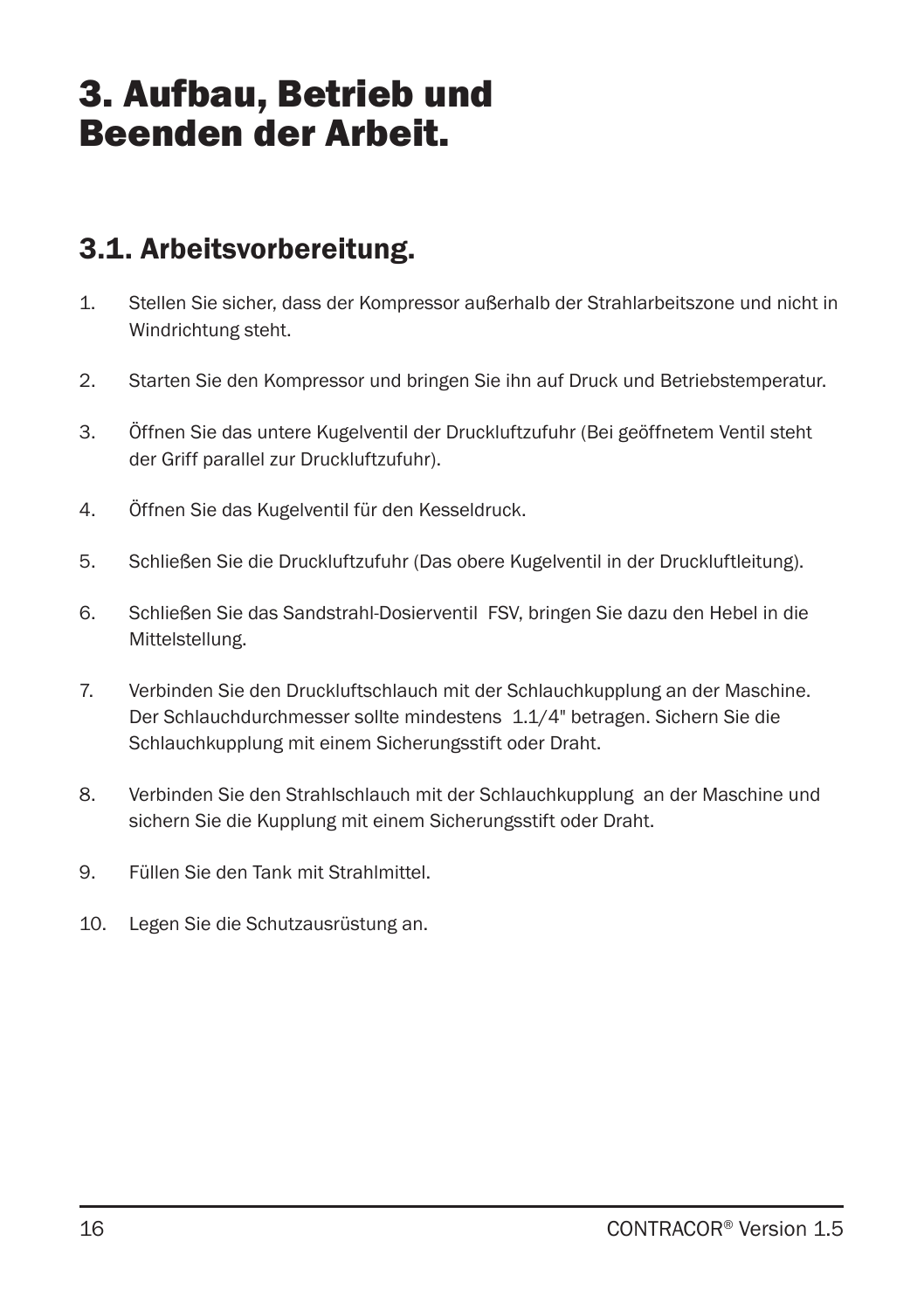### 3.2. Durchführung von Strahlarbeiten.

1. Legen Sie Druckluft am Einlass der Maschine an.

#### ACHTUNG! **/T**

#### DER MAXIMALE ARBEITSDRUCK DER MASCHINE BETRÄGT 10 bar.

- 2. Schließen Sie das Kesseldruck-Auslassventil.
- 3. Auf das Signal der Person, die die Strahlarbeiten durchführt, öffnen Sie das obere Druckluftventil und führen der Maschine Druckluft zu. Der Kessel nun wird unter Druck gesetzt. Aus der Düse tritt nur Druckluft aus.
- 4. Stellen Sie die optimale Mischung aus Luft und Strahlmittel am Sandstrahl-Dosierventil FSV ein. Im Allgemeinen gilt: je weniger Strahlmittel verwendet wird, desto besser.
- 5. Zum Beenden des Arbeitsvorgangs schließen Sie die Druckluftzufuhr und öffnen sofort darauf das Kesseldruck-Auslassventil, damit der Druck aus dem Kessel entweichen kann.

### 3.3. Beenden der Arbeit.

- 1. Entfernen Sie das restliche Strahlmittel aus dem Kessel. Nehmen Sie dazu die Düse ab und richten den Schlauch in einen geeigneten Behälter. Schließen Sie dann das Kesseldruck-Auslassventil und öffnen Sie das Ventil der Druckluftzufuhr, das restliche Strahlmittel wird so aus dem Kessel herausgedrückt.
- 2. Falls die Maschine nach Beendigung der Arbeit im Freien verbleibt, sollte sie mit einer Plane abgedeckt werden, um Eindringen von Feuchtigkeit zu vermeiden.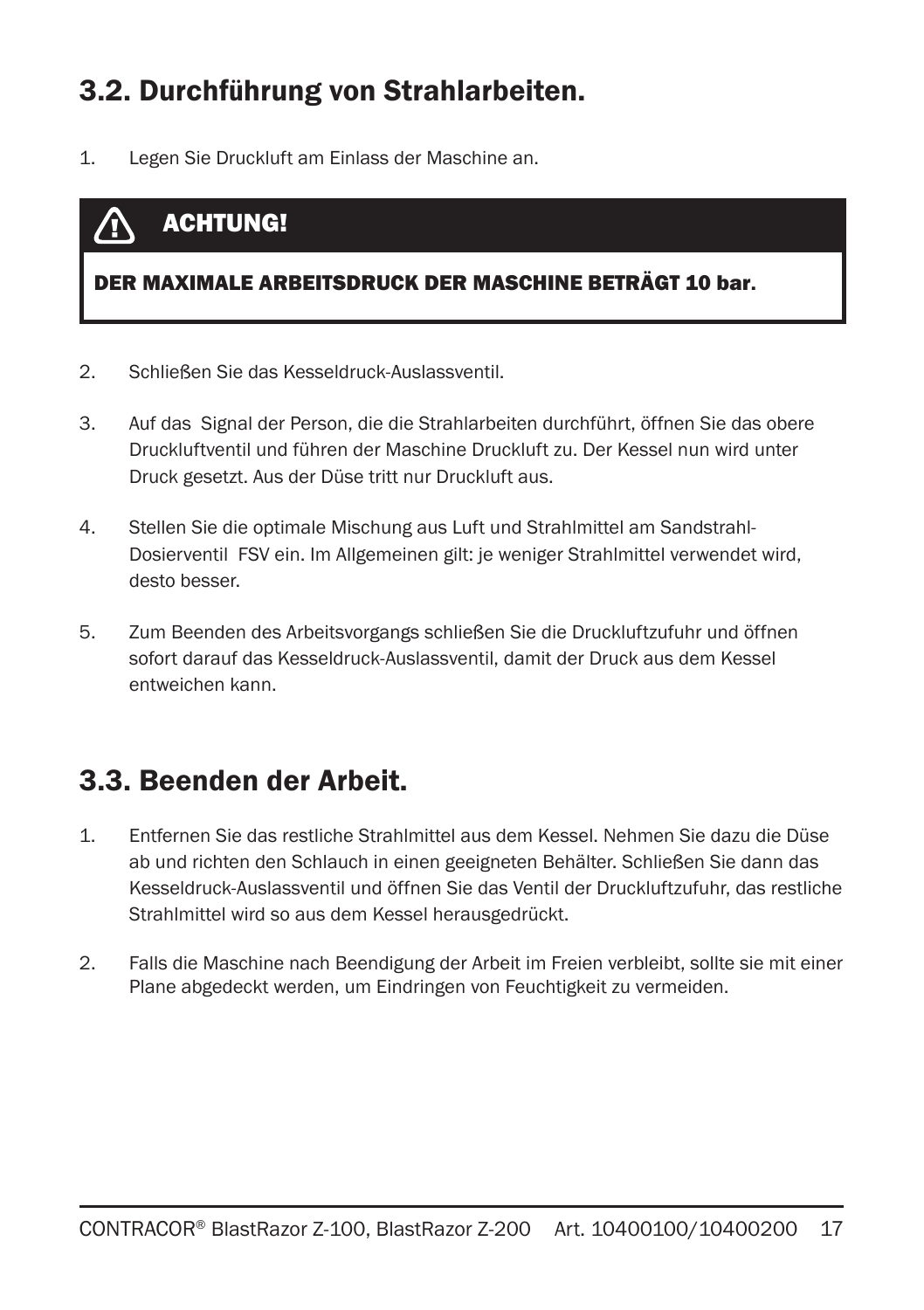# 4. Wartung und Fehlerbehebung.

### 4.1. Wartung der Maschine.

#### Ersetzen des Kesseldruckventils.

Öffnen Sie das Handloch der Maschine um Zugang zum Ventil zu bekommen.

Schrauben Sie das Führungsrohr, in dem sich das Ventil befindet, aus. Installieren Sie ein neues Ventil und schrauben Sie das Führungsrohr wieder ein.

#### Ersetzen des Dichtungsrings.

Der Ring wird durch die Befüllungsöffnung ausgetauscht. Ziehen Sie den alten Ring heraus, setzen Sie einen neuen Dichtungsring in die Aussparung ein und drücken Sie ihn fest in die korrekte Position.

## ACHTUNG!

### BENUTZEN SIE NUR GEEIGNETE STRAHLMITTEL.

VERWENDEN SIE KEINE FEUCHTEN ODER UNGESIEBTEN STRAHLMITTEL.

### 4.2. Fehlerbehebung.

#### Verstopfen.

Falls weder Strahlmittel noch Luft aus der Düse kommt, lassen Sie den Druck aus der Maschine ab und überprüfen Sie, ob die Düse verstopft ist. Falls nur Luft und kein Strahlmittel austritt, öffnen Sie das Mischventil ganz und schließen und öffnen Sie schnell das untere Ventil der Luftzufuhr. Falls diese Maßnahme nicht hilft, lassen sie den Druck aus dem Kessel ab, öffnen Sie das Handloch und Stellen Sie sicher, dass sich keine Fremdkörper (Steine, Papier) im Kessel befinden.

#### Stoßweiser Austritt von Strahlmittel.

Bei Inbetriebnahme der Maschine sind gelegentliche Stöße von Strahlmittel normal. Falls das Auftreten von schubweisem Ausstoß jedoch anhält, sollten Sie versuchen, den Strahlmittelfluss durch schnelles Schließen und Öffnen des unteren Druckluftventils zu stabilisieren.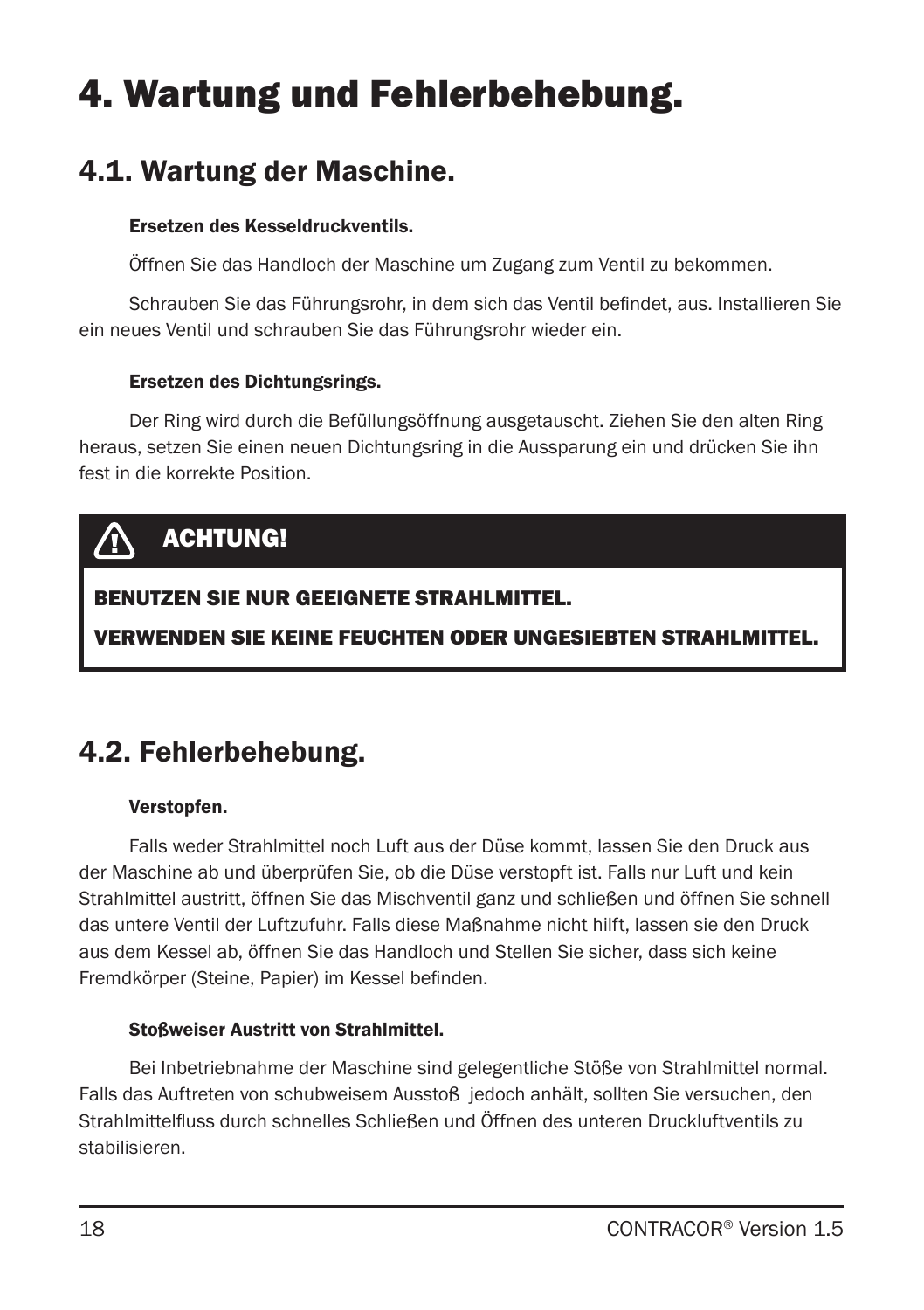Strahlmittelstöße sind oft auf erhöhten Feuchtigkeitsgehalt im Druckluftsystem zurückzuführen.

Die Installation eines zusätzlichen Wasserabscheiders kann dieses Problem verhindern.

#### Entfernen von feuchtem Strahlmittel.

Um feuchtes Strahlmittel aus dem Kessel zu entfernen, sollten Sie das Mischventil schließen, den Strahlschlauch abnehmen und die Gummidichtung aus der Schlauchkupplung herausnehmen. Öffnen Sie dann das Mischventil ganz und schließen das untere Ventil der Druckluftleitung der Maschine. Mit dieser Ventilstellung wird die Druckluft nur in den Kessel geleitet und drückt so das feuchte Strahlmittel heraus.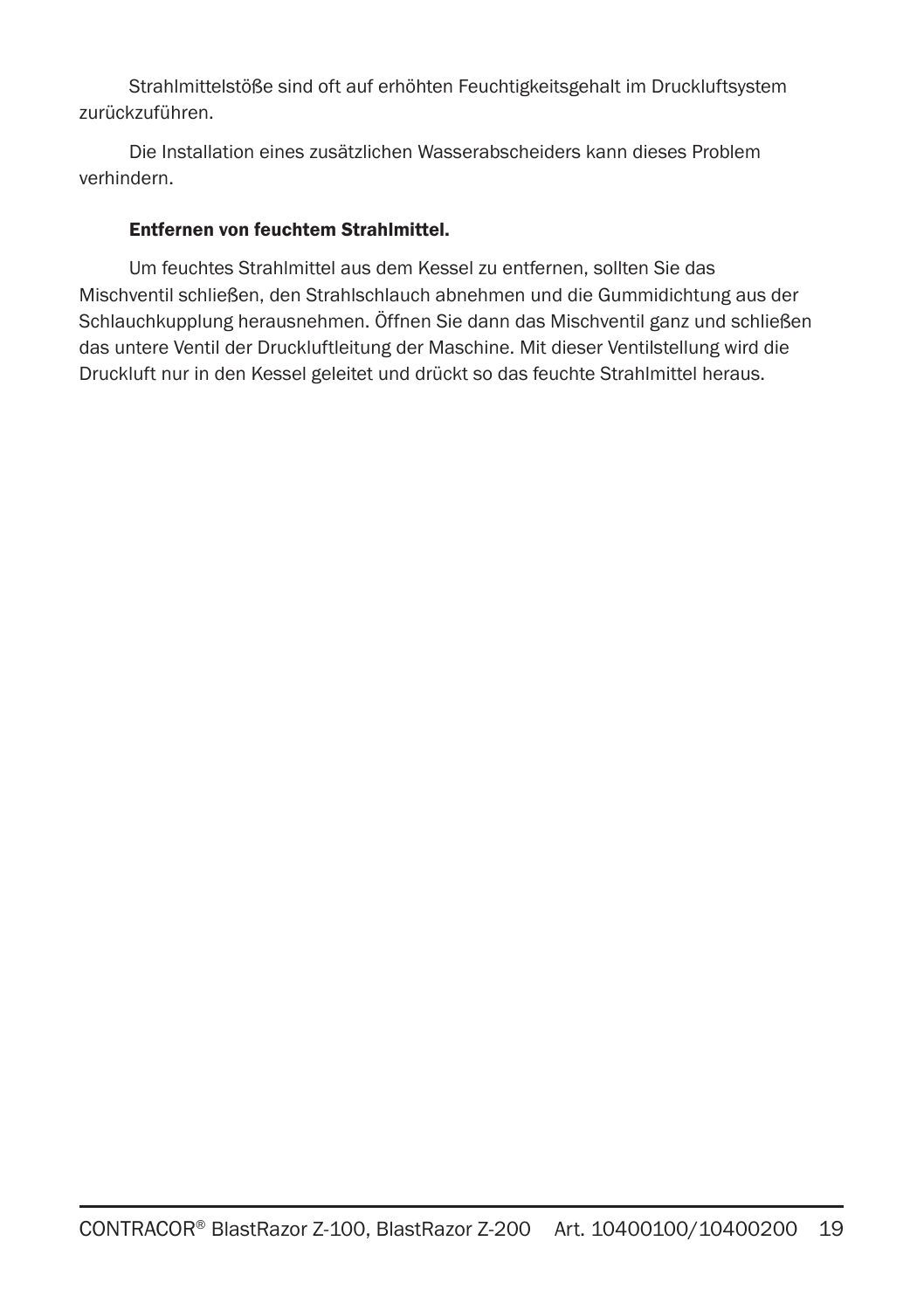## 5. Spezifikation.



### Abb. 5.1.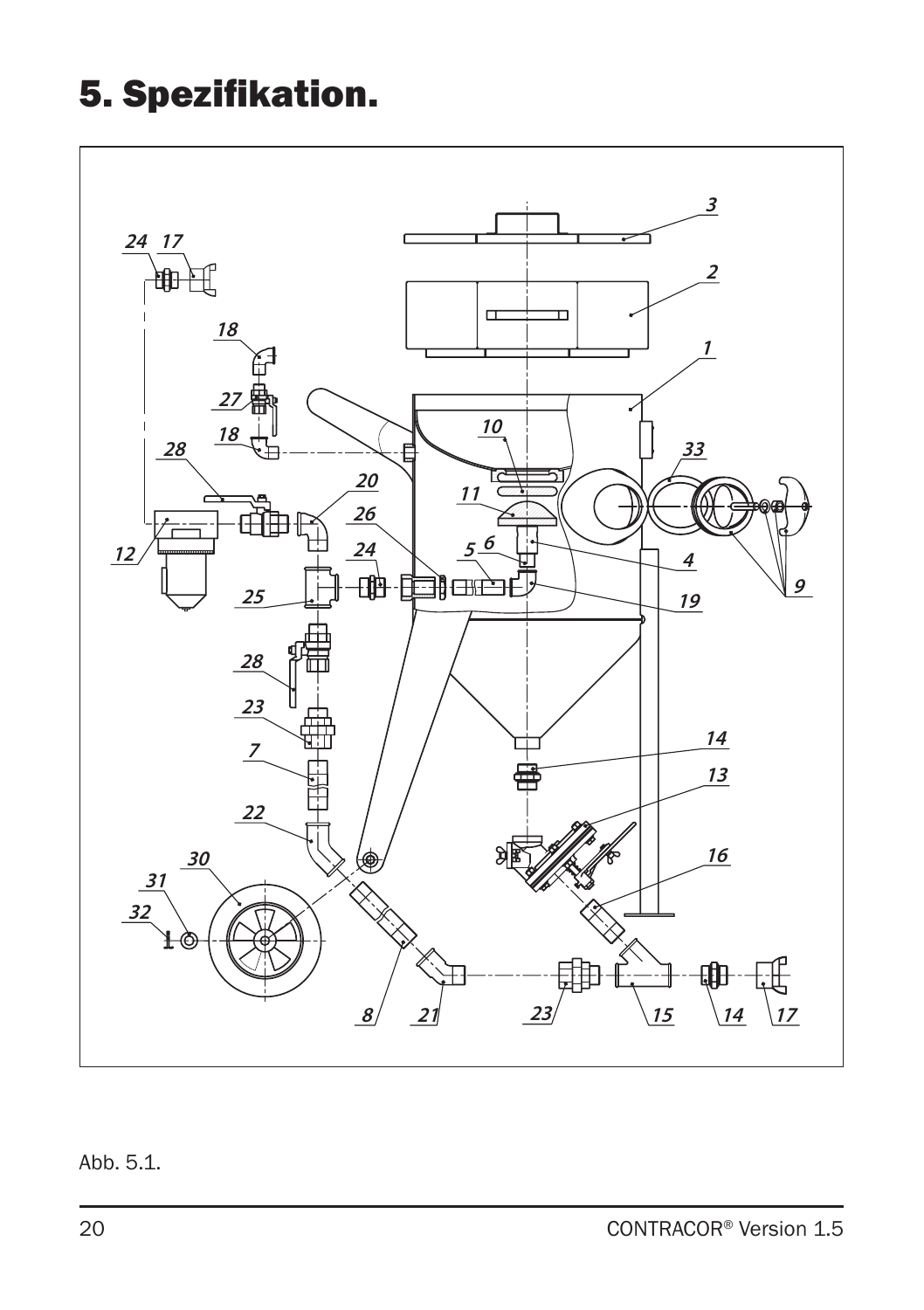| Nr.            | <b>Bezeichnung</b><br><b>Artikel</b> |                               |                          | <b>Menge</b>                 |  |
|----------------|--------------------------------------|-------------------------------|--------------------------|------------------------------|--|
|                |                                      |                               | <b>BlastRazor</b>        | <b>BlastRazor</b>            |  |
|                |                                      |                               | Z-100                    | Z-200                        |  |
| $\mathbf{1}$   | 80900016                             | Druckbehälter                 | 1                        | $\bar{a}$                    |  |
|                | 80900017                             | Druckbehälter                 | ÷,                       | 1                            |  |
| $\overline{2}$ | 88200003                             | Sieb                          | 1                        | ä,                           |  |
|                | 88200004                             | Sieb                          | $\overline{\phantom{a}}$ | 1                            |  |
| 3              | 81100058                             | Deckel                        | 1                        | $\blacksquare$               |  |
|                | 81100059                             | Deckel                        | $\overline{\phantom{a}}$ | 1                            |  |
| $\overline{4}$ | 10110955                             | Führungsrohr                  | 1                        | 1                            |  |
| 5              | 81600024                             | Rohr                          | 1                        | $\Box$                       |  |
|                | 81600026                             | Rohr                          | $\overline{\phantom{a}}$ | 1                            |  |
| 6              | 73025126                             | Rohr                          | $\overline{1}$           |                              |  |
|                | 73025136                             | Rohr                          | L,                       | $\mathbf{1}$                 |  |
| $\overline{7}$ | 73132090                             | Rohr                          | 1                        | $\qquad \qquad \blacksquare$ |  |
|                | 73132310                             | Rohr                          | $\Box$                   | 1                            |  |
| 8              | 73132344                             | Rohr                          | $\overline{1}$           | $\overline{a}$               |  |
|                | 73132427                             | Rohr                          | $\blacksquare$           | 1                            |  |
| 9              | 52150002                             | Handlochdeckel, Satz          | 1                        | 1                            |  |
| 10             | 10110950                             | Dichtungsring                 | $\overline{1}$           | $\mathbf 1$                  |  |
| 11             | 10110960                             | Kesseldruckventil             | $\overline{1}$           | $\mathbf 1$                  |  |
| 12             | 10110930                             | Feuchtigkeitsabscheider CAF-3 | $\mathbf 1$              | 1                            |  |
| 13             | 10110850                             | Strahlmittelventil FSV        | $\overline{1}$           | $\mathbf 1$                  |  |
| 14             | 10110911                             | Doppelnippel, gummiert        | $\overline{2}$           | $\overline{2}$               |  |
| 15             | 10110990                             | Y-Stück, gummiert             | 1                        | 1                            |  |
| 16             | 10110921                             | Rohrnippel, gummiert          | $\mathbf{1}$             | $\mathbf 1$                  |  |
| 17             | 10110900                             | Schlauchkupplung CFT          | $\overline{2}$           | $\overline{2}$               |  |
| 18             | 10110956                             | Winkel                        | $\overline{2}$           | $\overline{2}$               |  |
| 19             | 10110953                             | Winkel                        | $\mathbf 1$              | 1                            |  |
| 20             | 10110909                             | Winkel                        | $\mathbf 1$              | $\mathbf 1$                  |  |
| 21             | 10110919                             | Winkel                        | $\overline{2}$           | $\mathbf{1}$                 |  |
| 22             | 10110916                             | Winkel                        | ä,                       | 1                            |  |
| 23             | 10110915                             | Verschraubung                 | $\overline{2}$           | $\overline{2}$               |  |
| 24             | 10110924                             | Doppelnippel                  | $\overline{2}$           | $\overline{2}$               |  |
| 25             | 10110910                             | T-Stück                       | $\mathbf 1$              | $\mathbf 1$                  |  |
| 26             | 52120006                             | Gegenmutter                   | $\mathbf 1$              | $\mathbf 1$                  |  |
| 27             | 52140006                             | Kugelhahn                     | $\mathbf 1$              | $\mathbf{1}$                 |  |
| 28             | 10110942                             | Kugelhahn                     | $\overline{2}$           | 2                            |  |
| 30             | 28300005                             | Rad                           | $\overline{2}$           | $\overline{\phantom{a}}$     |  |
|                | 28300006                             | Rad                           | ä,                       | 2                            |  |
| 31             | 64110022                             | Unterlegscheibe               | $\overline{2}$           | $\frac{1}{2}$                |  |
|                | 64110026                             | Unterlegscheibe               | $\blacksquare$           | $\overline{2}$               |  |
| 32             | 60210440                             | Sicherungssplint              | $\overline{2}$           | $\overline{2}$               |  |
| 33             | 52150003                             | Gummi Dichtung                | $\mathbf{1}$             | $\mathbf 1$                  |  |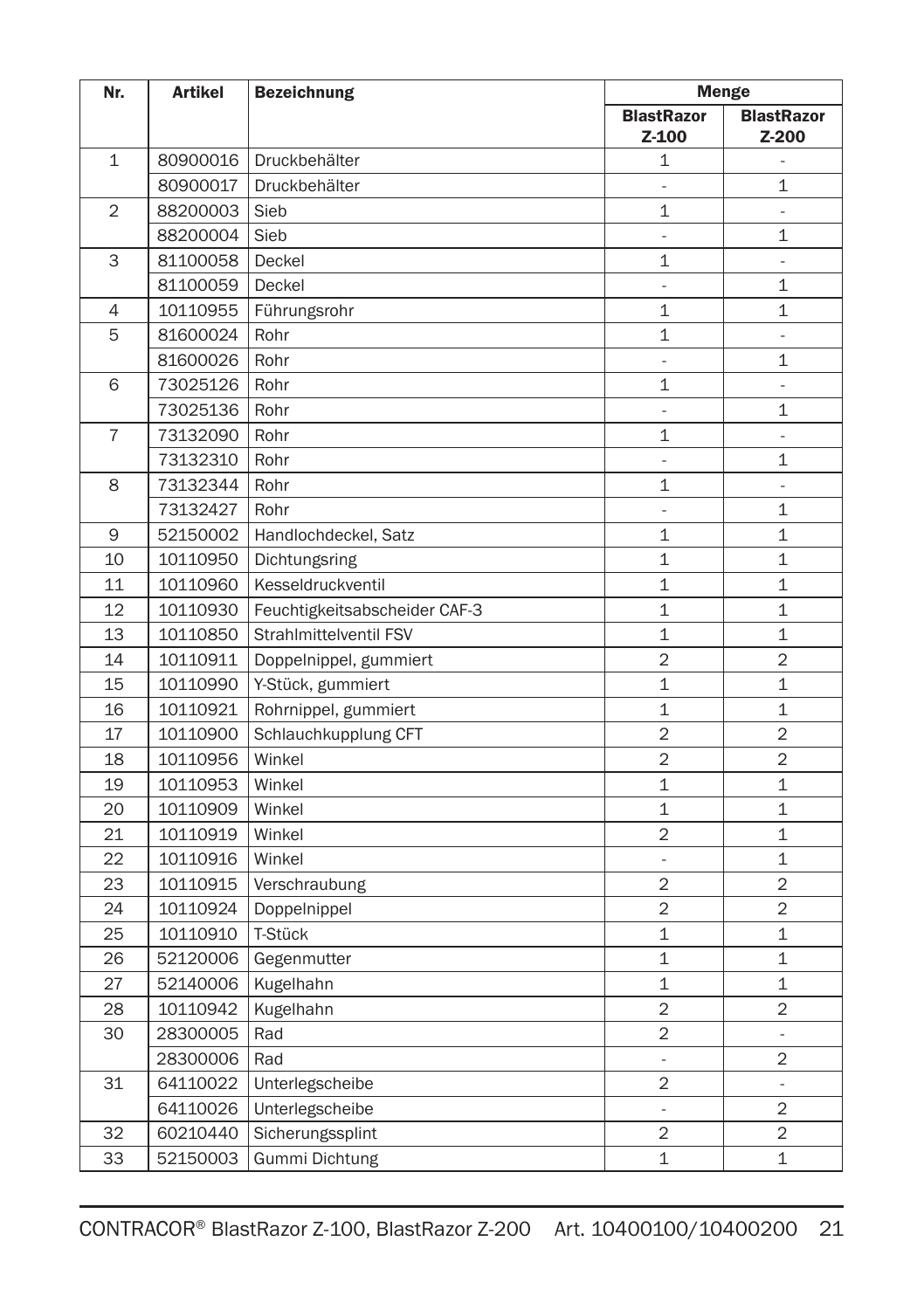## Содержание

| 1. Техника безопасности                   | 23 |
|-------------------------------------------|----|
| 2. Общий вид                              | 24 |
| 3. Подготовка, работа и окончание работы  | 26 |
| 4. Т/О. Поиск и устранение неисправностей | 28 |
| 5. Спецификация                           | 30 |

#### $\bigwedge$ ВНИМАНИЕ!

НЕ ПРИСТУПАЙТЕ К РАБОТЕ С ОБОРУДОВАНИЕМ, НЕ ПРОЧИТАВ ДАННОЕ РУКОВОДСТВО ПО ЭКСПЛУАТАЦИИ И ПОЛНОСТЬЮ ПОНЯВ ЕГО СОДЕРЖАНИЕ.

НИЖЕПРИВЕДЕННАЯ ИНФОРМАЦИЯ ВАЖНА ДЛЯ СОХРАНЕНИЯ ЗДОРОВЬЯ И БЕЗОПАСНОСТИ КАК ОПЕРАТОРА, ТАК И ОКРУЖАЮЩЕГО ПЕРСОНАЛА.

© Contracor ®. Все права защищены.

Перепечатка текста и / или использование графики. допускается только с письменного разрешения Contracor ®.

Производитель оставляет за собой право без уведомления потребителя вносить изменения в конструкцию изделий для улучшения их технологических и эксплуатационных параметров.

Вид изделий может незначительно отличаться от представленных на изображениях.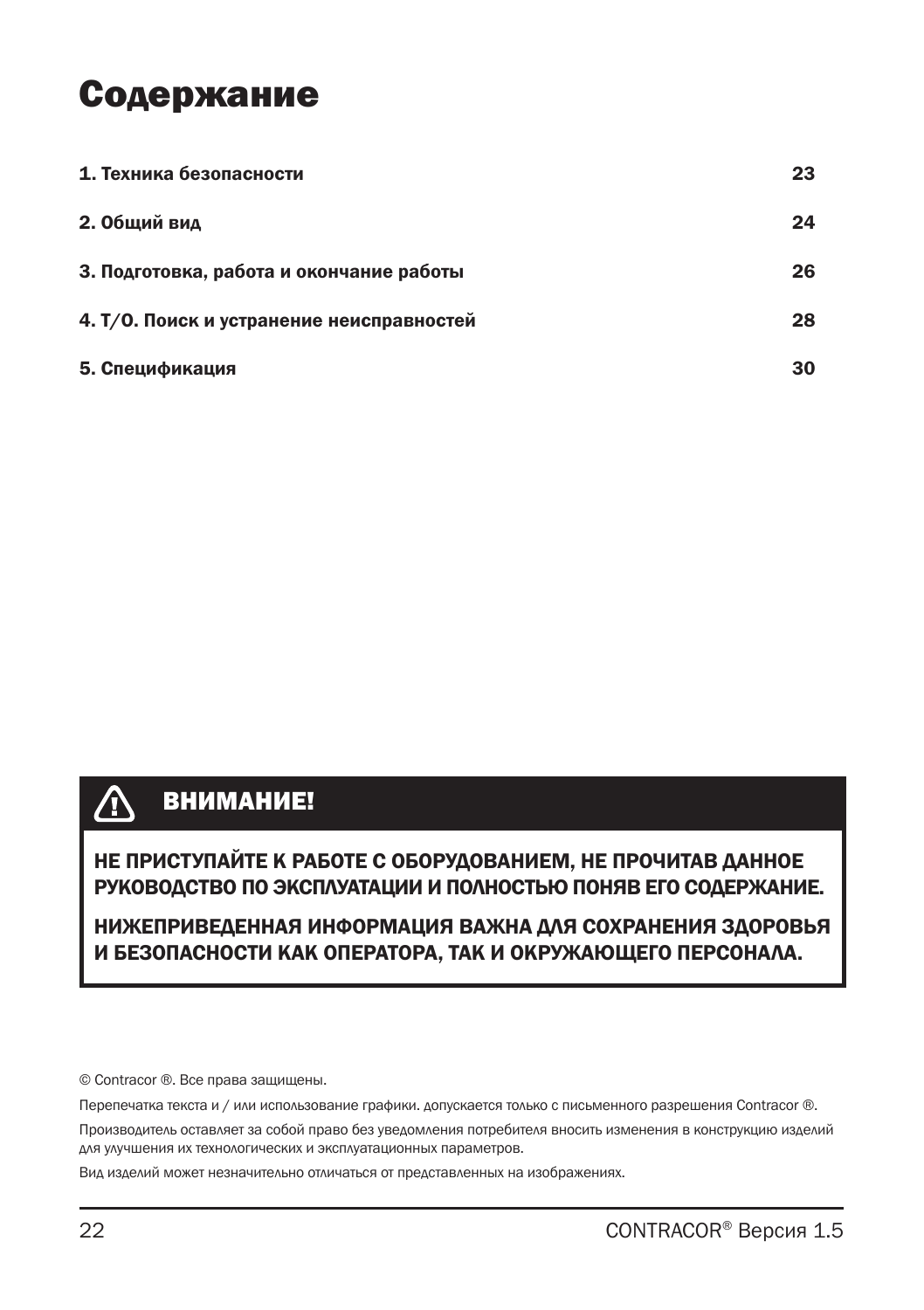## 1. Техника безопасности.

#### ВНИМАНИЕ! Æ

ПРАВИЛА БЕЗОПАСНОСТИ ПРИ ВЫПОЛНЕНИИ РАБОТ ПО АБРАЗИВОСТРУЙНОЙ ОЧИСТКЕ.

- 1. Обязательно используйте защитное обмундирование: шлем с принудительной подачей воздуха, фильтр очистки воздуха дыхания, защитный костюм, кожаные перчатки, спец. обувь.
- 2. Не выполняйте работы с использованием изношенного или поврежденного оборудования.
- 3. Направляйте сопло только на участок, подлежащий очистке.
- 4. Используйте только сухие и хорошо просеянные абразивы, специально предназначенные для абразивоструйной очистки.
- 5. Необходимо удалить незащищенных рабочих за пределы участка абразивоструйной очистки.
- 6. Перед абразивоструйной очисткой следует:
	- Проверить фитинги и рукава на предмет износа;
	- Закрепить проволокой воедино байонетные сцепления;
	- Проверить подачу воздуха в шлем;
	- Проверить правильность положения герметизирующего клапана;
	- Убедиться в том, что аппарат устойчиво стоит на земле.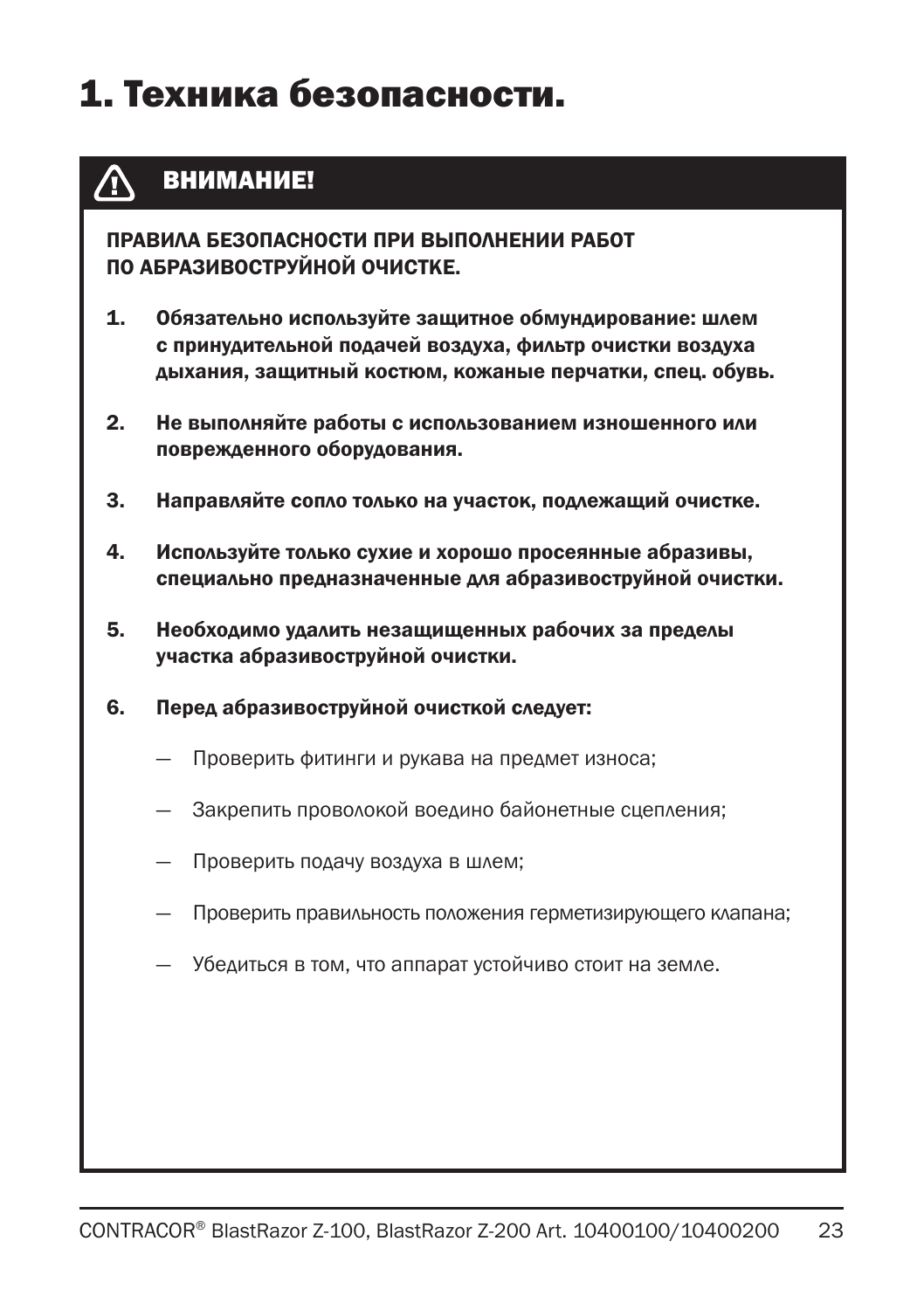# 2. Общий вид.

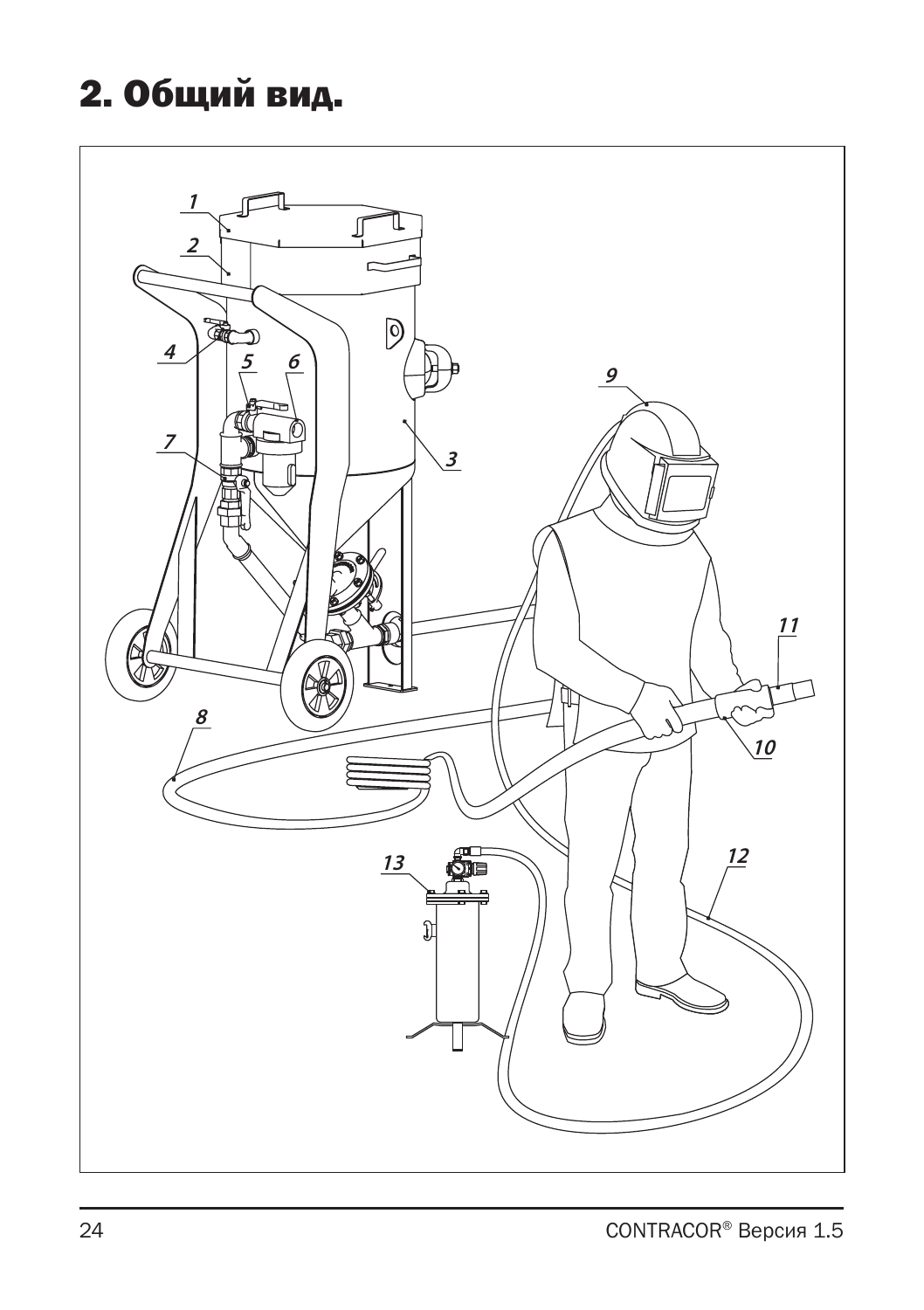*Табл. 2.1.*

| <b>Артикул</b> | Модель           | Описание, комплектация                                                                                                     |
|----------------|------------------|----------------------------------------------------------------------------------------------------------------------------|
| 10400100       | BlastRazor Z-100 | Аппарат абразивоструйный, 100 л.<br>сито.<br>крышка,<br>фильтр-влагомаслоотделитель САГ-3,<br>клапан-дозатор абразива FSV. |
| 10400200       | BlastRazor 7-200 | Аппарат абразивоструйный, 200 л.<br>сито.<br>крышка,<br>фильтр-влагомаслоотделитель САГ-3,<br>клапан-дозатор абразива FSV  |

- $\P$ Рис. 2.1.
- $1 -$ крышка
- $2 -$  сито
- 3 бак аппарата
- 4 кран герметизации шаровый
- 5 кран верхний шаровый воздушной магистрали
- 6 влагомаслоотделитель
- 7 нижний шаровый кран воздушной магистрали
- 8 абразивоструйный рукав
- 9 шлем оператора
- 10 соплодержатель
- $11 -$  сопло
- 12 рукав воздушный
- 13 фильтр воздуха дыхания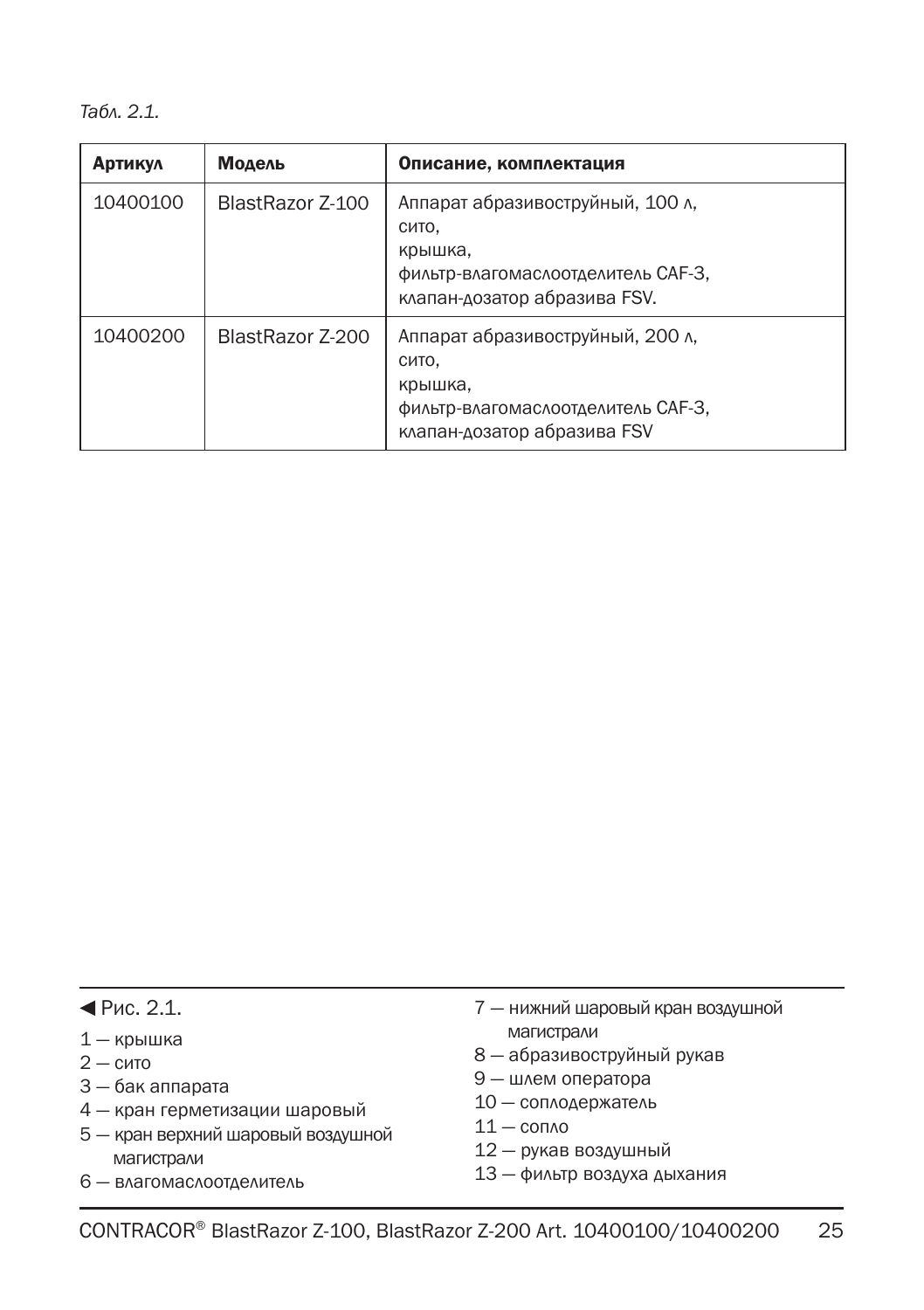## 3. Подготовка, работа и окончание работы.

### 3.1. Подготовка к работе.

- 1. Убедиться, что компрессор расположен за пределами участка абразивоструйной очистки с подветренной стороны.
- 2. Запустить компрессор и довести давление и температуру компрессора до рабочих.
- 3. Открыть нижний шаровый кран на магистрали сжатого воздуха аппарата (ручка открытого крана должна находиться в положении, параллельном магистрали сжатого воздуха).
- 4. Открыть шаровый кран разгерметизации бака.
- 5. Закрыть шаровый кран подачи сжатого воздуха (верхний шаровый кран на магистрали сжатого воздуха).
- 6. Закрыть клапан-дозатор абразива FSV, поставив ручку регулировки в центральное положение.
- 7. Подключить рукав сжатого воздуха к байонетному сцеплению аппарата. Диаметр рукава сжатого воздуха должен быть минимум 1.1/4". Законтрить шпонкой или проволокой байонетные сцепления между собой.
- 8. Подключить абразивоструйный рукав к байонетному сцеплению аппарата. Законтрить шпонкой или проволокой байонетные сцепления между собой.
- 9. Заполнить бак аппарата абразивом.
- 10. Надеть защитное обмундирование.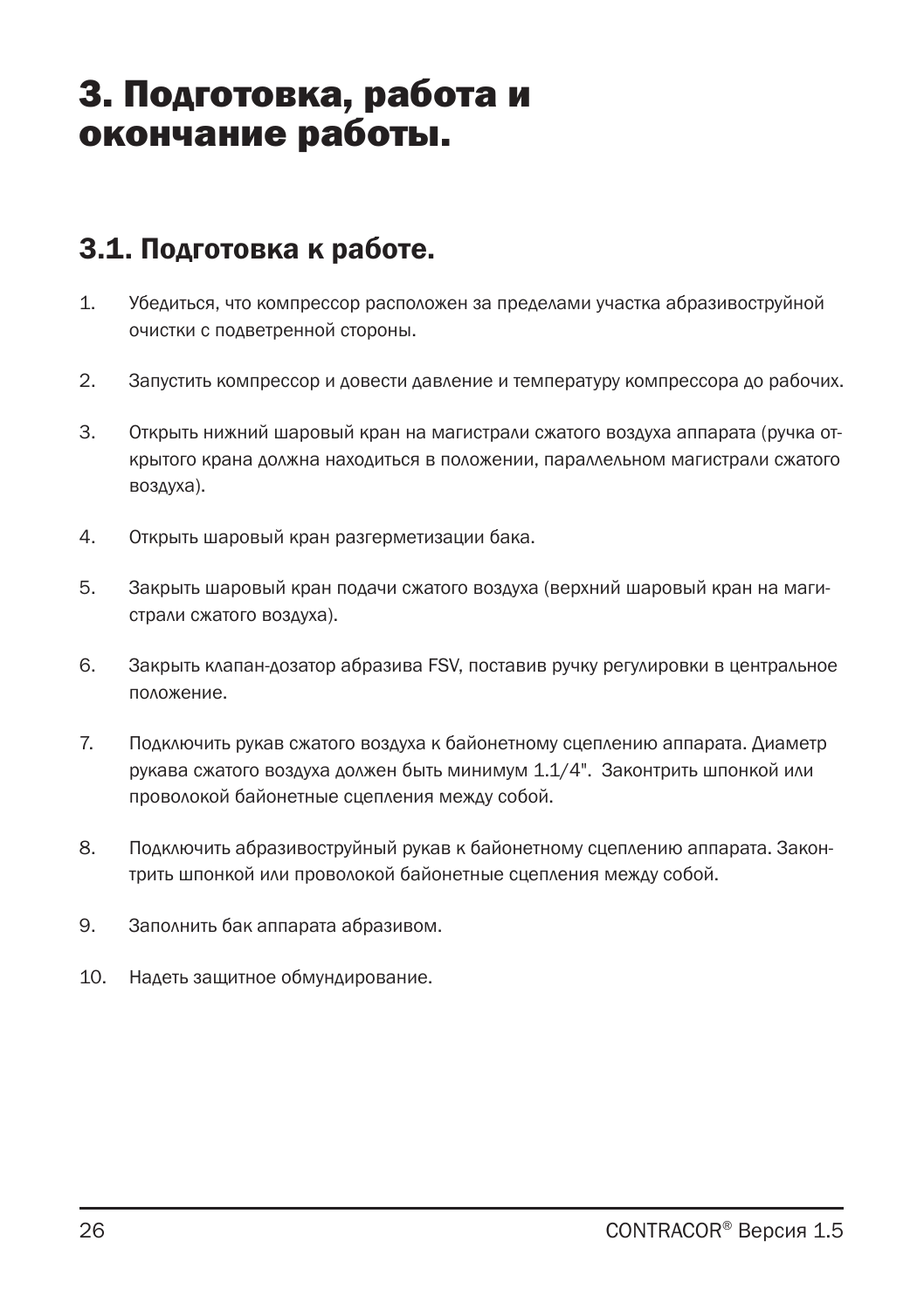### 3.2. Работа по абразивоструйной очистке.

1. Подайте сжатый воздух на вход аппарата.

### ВНИМАНИЕ!

МАКСИМАЛЬНОЕ РАБОЧЕЕ ДАВЛЕНИЕ АППАРАТА — 10 бар.

- 2. Закройте шаровый кран герметизации.
- 3. По сигналу оператора, производящего абразивоструйную очистку, откройте шаровый кран и подайте сжатый воздух в магистраль аппарата. Бак герметизируется. Из сопла выходит только сжатый воздух.
- 4. Регулируйте клапан-дозатор абразива FSV с целью получения оптимальной воздушно-абразивной смеси. Общее правило: необходимо использовать как можно меньше абразива.
- 5. Для остановки работы закройте шаровый кран подачи сжатого воздуха и сразу откройте шаровый кран герметизации для сброса давления в баке.

### 3.3. Окончание работы по абразивоструйной очистке.

- 1. Удалите остатки абразива из бака. Для этого снимите сопло и направьте рукав в подходящий для отходов абразива контейнер. Закройте кран герметизации и откройте кран подачи сжатого воздуха.
- 2. Если по окончании работ аппарат остается на улице, его необходимо накрыть полиэтиленом для предотвращения попадания влаги внутрь бака.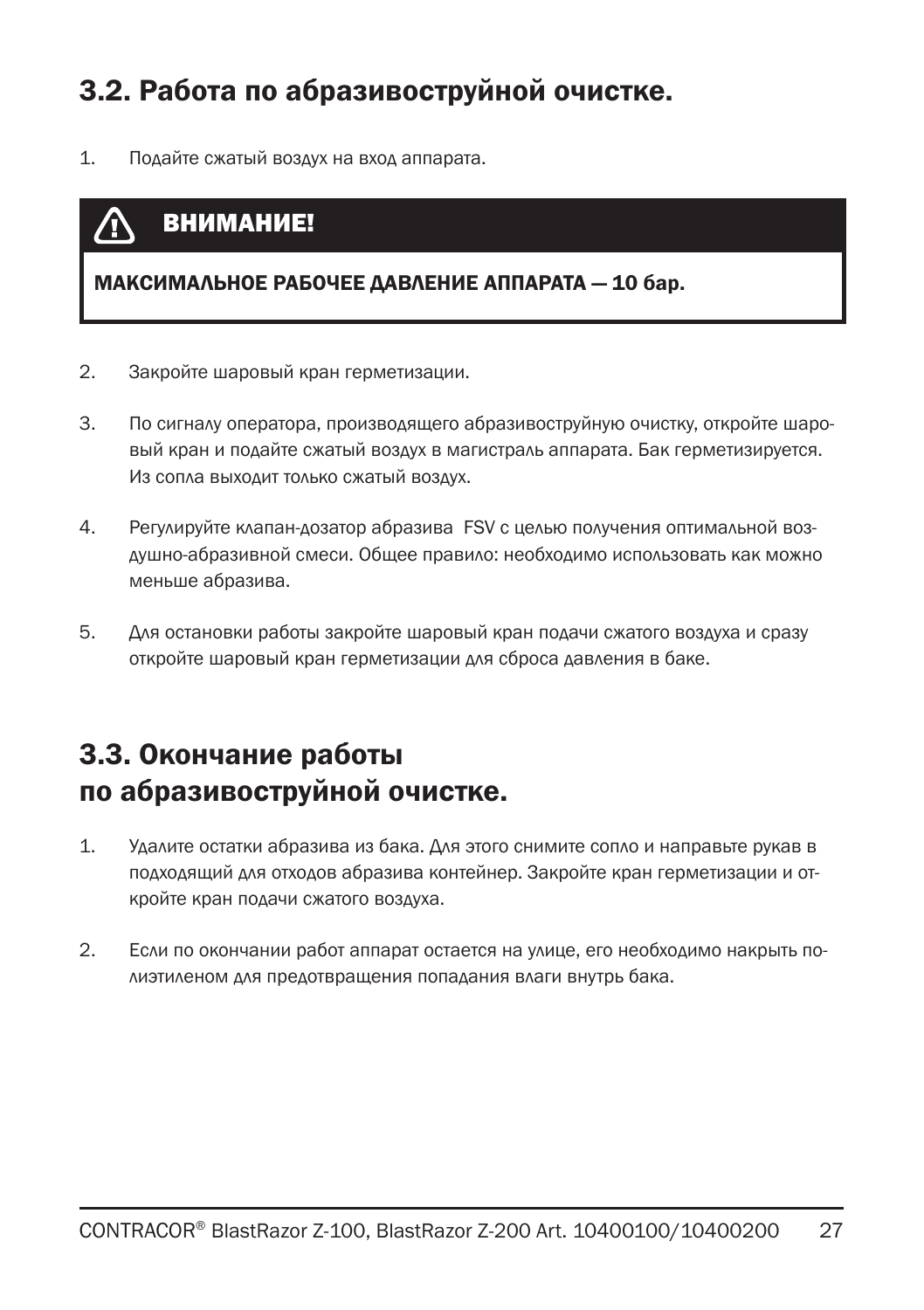## 4. Т/О. Поиск и устранение неисправностей.

### 4.1. Техническое обслуживание аппаратов.

#### Замена герметизирующего клапана.

Откройте ревизию аппарата с целью получить доступ к герметизирующему клапану. Выкрутите направляющую трубку, в которую вставлен клапан. Установите новый клапан и затем закрутите направляющую трубку в прежнее положение.

#### Замена кольца герметизирующего клапана.

Кольцо заменяется сверху через отверстие заполнения аппарата. Извлеките старое кольцо, вставьте новое кольцо в паз и установите его в правильное положение сильным нажатием.

## ВНИМАНИЕ!

ИСПОЛЬЗУЙТЕ ТОЛЬКО ТЕ АБРАЗИВЫ, КОТОРЫЕ СПЕЦИАЛЬНО ПРЕДНАЗНАЧЕНЫ ДЛЯ АБРАЗИВОСТРУЙНОЙ ОЧИСТКИ.

НИКОГДА НЕ ИСПОЛЬЗУЙТЕ НЕПРОСЕЯННЫЕ ИЛИ ВЛАЖНЫЕ АБРАЗИВЫ.

### 4.2. Поиск и устранение неисправностей.

#### Засорение.

Если из сопла аппарата не выходит ни абразив, ни воздух, следует вначале сбросить давление и разгерметизировать аппарат, а затем проверить сопло на засорение. Если из сопла выходит только воздух без абразива, следует полностью открыть дозирующий вентиль, а затем быстро закрыть и открыть нижний шаровый кран магистрали. Если это не помогло сбросить давление в аппарате, открыть ревизию и проверить бак на наличие посторонних предметов (камней, бумаги и т.д.).

#### Пульсации абразива.

При пуске аппарата пульсации абразива до определенной степени представляют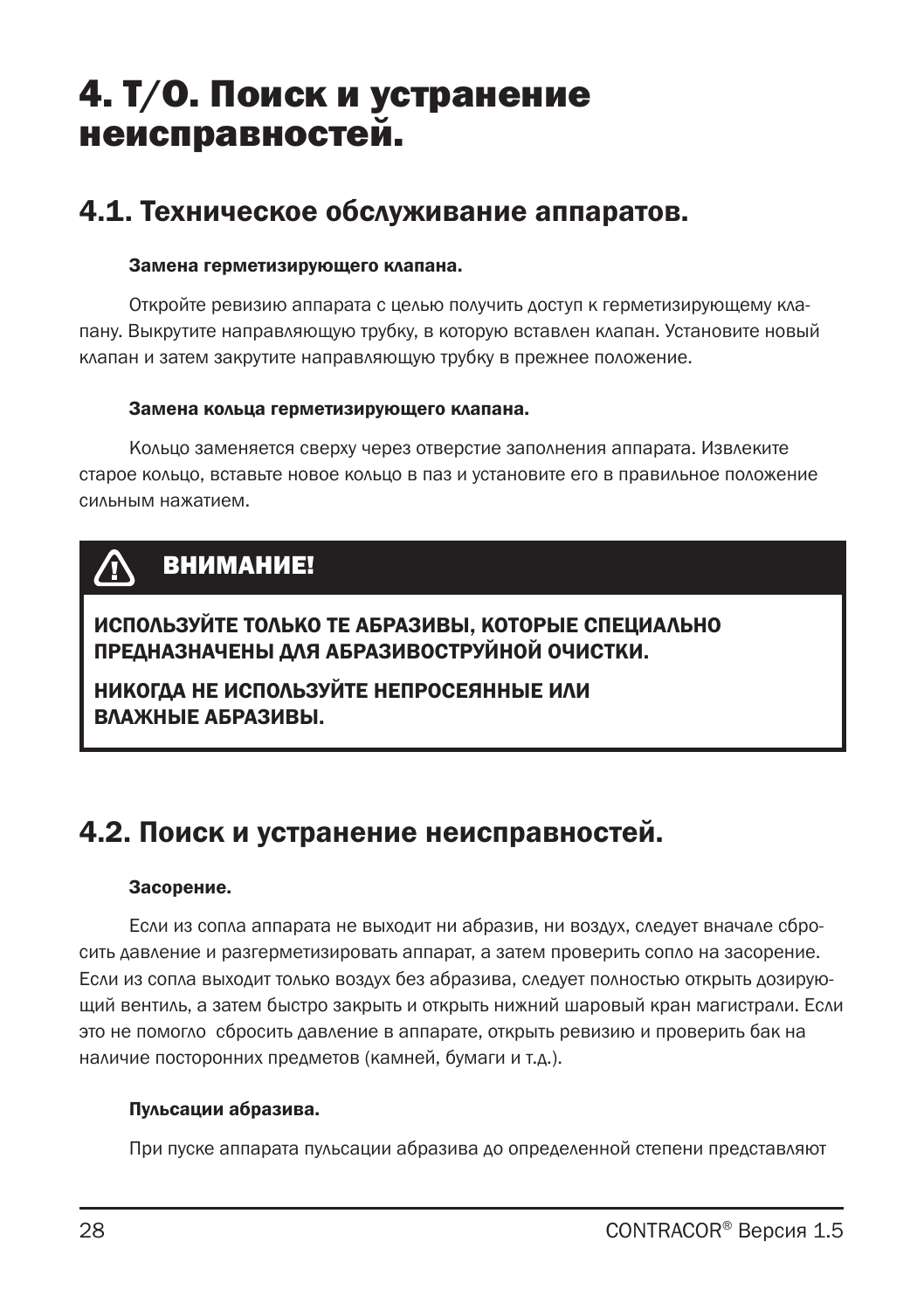собой нормальное явление. Однако если пульсации абразива продолжаются, следует стабилизировать поток абразива быстрым закрытием и открытием нижнего шарового крана магистрали. Пульсации абразива зачастую обусловлены повышенной влажностью в системе сжатого воздуха. Эта проблема может быть решена установкой дополнительного влаго-маслоотделителя.

#### Удаление влажного абразива.

Для удаления влажного абразива из бака аппарата необходимо отсоединить пескоструйный рукав и снять резиновый уплотнитель на байонетном сцеплении аппарата. Далее необходимо полностью открыть дозирующий вентиль и закрыть нижний шаровый кран в линии сжатого воздуха аппарата. Теперь при подаче сжатого воздуха он будет поступать только в бак аппарата и принудительно выдавливать влажный абразив.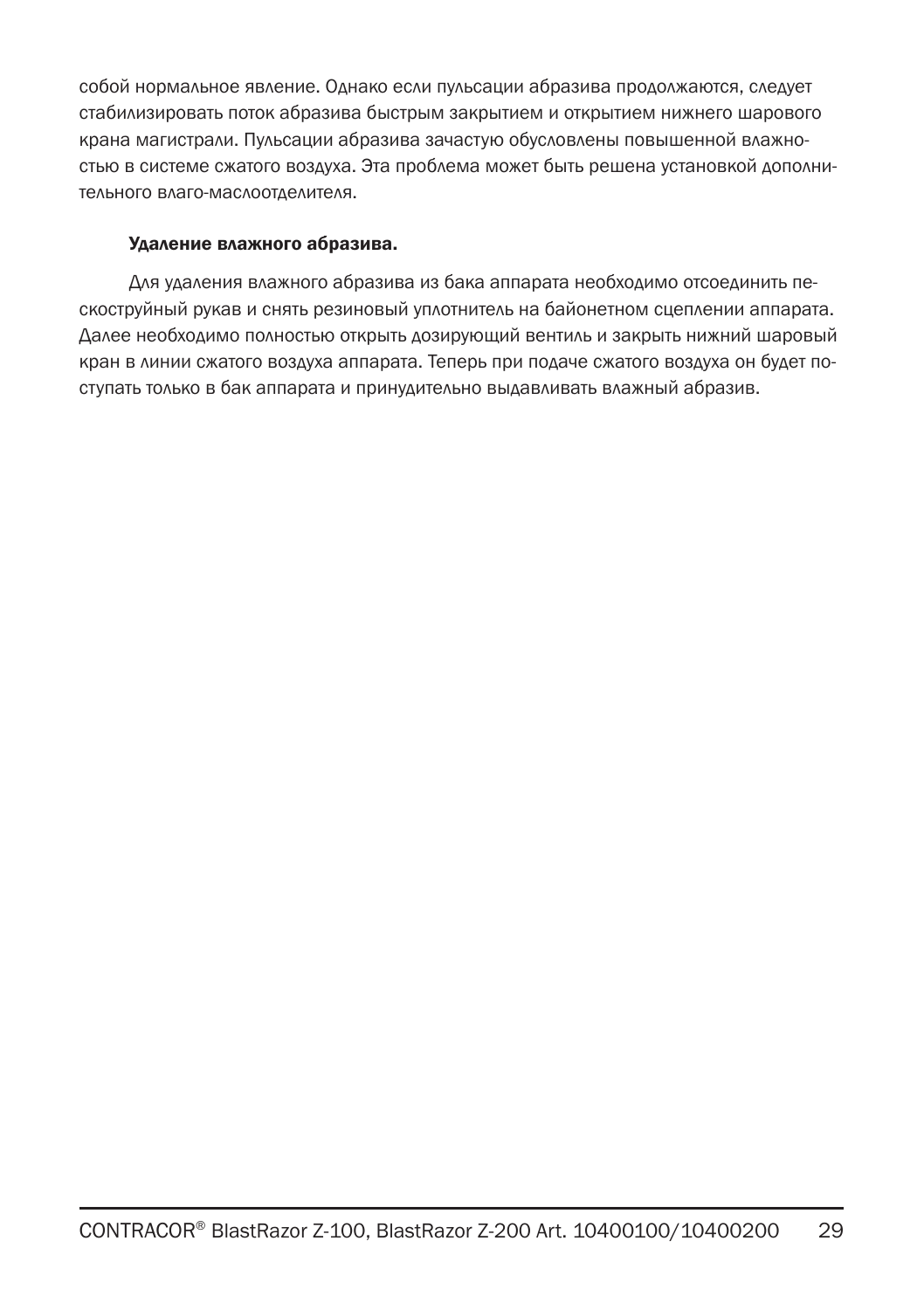## 5. Спефицикация

![](_page_29_Figure_1.jpeg)

Рис. 5.1.